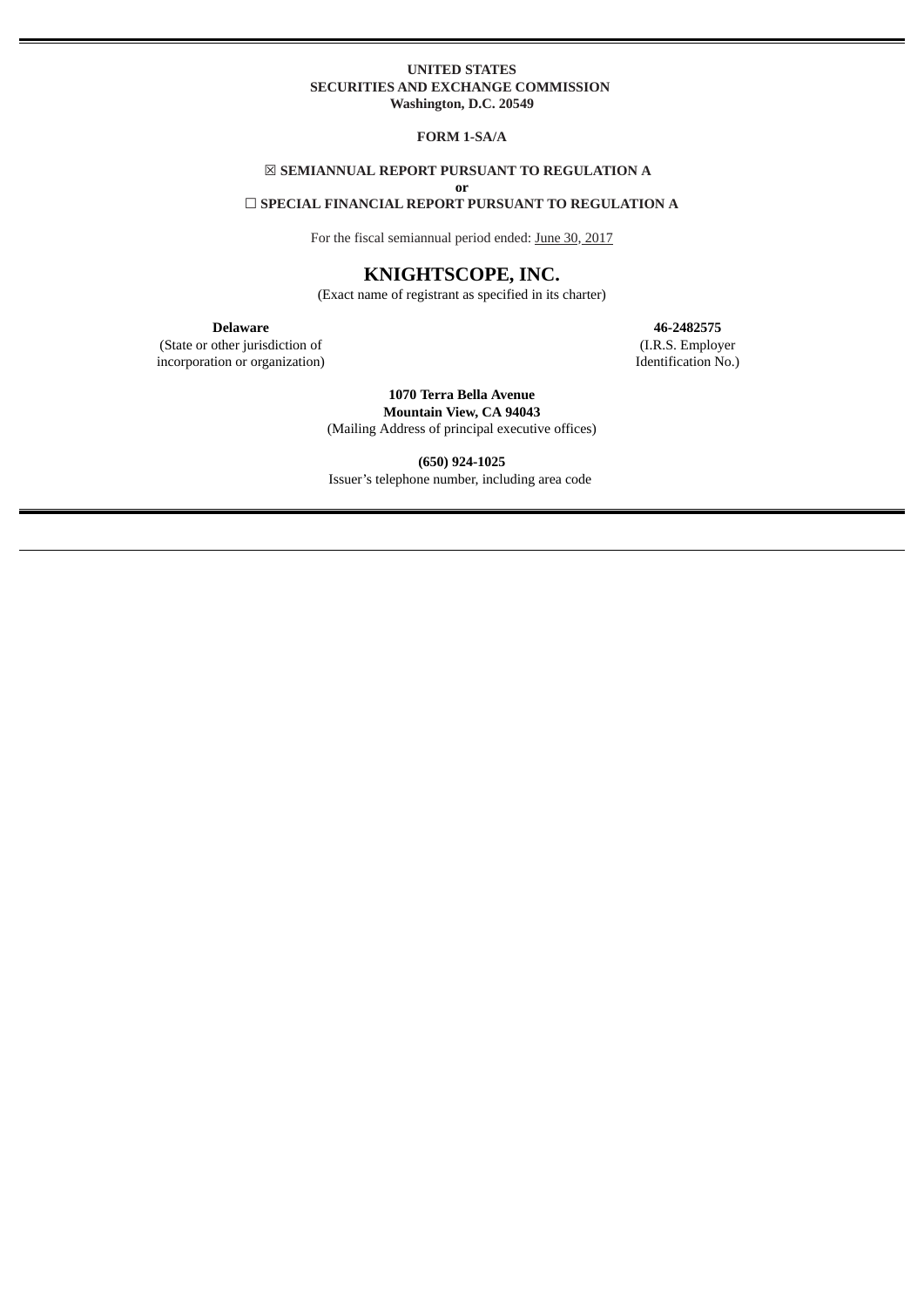#### **Explanatory Note**

*In this report, the term "Knightscope," "we," "us," "our" or "the Company" refers to Knightscope, Inc.*

As we previously reported on our Current Report on Form 1-U, dated September 20, 2017, the Company has undertaken a restatement of its financial statements for prior periods in connection with certain errors detected in applying certain accounting principles. In connection with these errors, Company management has determined that a material weakness existed in internal controls over financial reporting. A material weakness is a deficiency, or a combination of deficiencies, in internal control over financial reporting such that there is a reasonable possibility that a material misstatement of our annual or interim financial statements will not be prevented or detected on a timely basis. The weakness identified is an insufficient complement of resources with an appropriate level of accounting knowledge, experience and training commensurate with our structure and financial reporting requirements. Actions are currently being implemented to remediate this material weakness, as further described below, including augmenting the Company's accounting resources and implementing a more formal review and documentation process.

As discussed in further detail below and in Note 2 to the unaudited interim financial statements for the six month periods ended June 30, 2017 and June 30, 2016 beginning on page 7 of this Semiannual Report on Form 1-SA/A, these previously filed financial statements for the periods depicted above have been restated to reflect the correction of certain errors.

This restatement results in noncash, financial statement corrections and will have no impact on the Company's current or previously reported cash and cash equivalents position or total revenues.

We have already initiated various remediation efforts of our internal controls over financial reporting, and, as such remediation efforts are still ongoing, we have concluded that the material weakness relating to our financial reporting described in the discussion and in the notes referenced above has not been fully remediated. We have added and are continuing to add appropriate full-time resources to our finance team and we have hired additional external consultants with public company and technical accounting experience to facilitate accurate and timely accounting closes, and to accurately prepare and review financial statements and related footnote disclosures. As a result of the additional resources added to the finance function, we now separate preparation and review of account reconciliations and other account analyses. In addition, we have enhanced our existing policies and procedures, to improve the completeness, timeliness and accuracy of our financial reporting and disclosures including, but not limited to, those regarding proper financial statement classification and assessing more judgmental areas of accounting. Independent of the Company's control environment, the Company also recently switched its Independent Audit firm to Ernst & Young LLP, who has been engaged to audit the Company's fiscal year ending December 31, 2017, financial statements.

The Company is filing this Amendment No. 1 to its Semi-Annual Report on Form 1-SA ("Amendment No. 1") to amend and restate in its entirety its previously filed Semi-Annual Report on Form 1-SA for the semi-annual period ended June 30, 2017, filed with the Securities and Exchange Commission ("SEC") on September 29, 2017 (the "Original 1-SA"), including to file restated unaudited interim financial statements in Item 3 for the periods ended June 30, 2016 and June 30, 2017, inclusive of a restated balance sheet as of December 31, 2016 which has been derived from restated audited annual financial statements as of and for the period ended December 31, 2016, and a restated discussion of financial condition and results of operations in Item 1. This Amendment No. 1 continues to speak as of the original filing date of the Original 1-SA and does not reflect events that may have occurred subsequent to the original filing date.

This report may contain forward-looking statements, as that term is defined under the federal securities laws. Forward-looking statements include, among others, statements about our business plan, strategy and industry. These statements are often, but not always, made through the use of words or phrases such as "may," "will," "anticipate," "estimate," "plan," "project," "continuing," "ongoing," "expect," "believe," "intend," "predict," "potential," "opportunity," and similar words or phrases or the negatives of these words or phrases. These forward-looking statements are based on our current assumptions, expectations, and beliefs and are subject to substantial risks, estimates, assumptions, uncertainties, and changes in circumstances that may cause our actual results, performance, or achievements to differ materially from those expressed or implied in any forward-looking statement, including, among others, the profitability of the business. These statements reflect management's current views with respect to future events and are subject to risks and uncertainties that could cause the Company's actual results to differ materially from those contained in the forward-looking statements. In addition, please refer to the risk factors contained in our Offering Circular on Form 1-A, dated [December](http://www.sec.gov/Archives/edgar/data/1600983/000114420416141283/v455625_253g2.htm) 23, 2016, as amended and supplemented from time to time. Because the risks, estimates, assumptions and uncertainties referred to above could cause actual results or outcomes to differ materially from those expressed in any forwardlooking statements, you should not place undue reliance on any forward-looking statements. Any forward-looking statement speaks only as of the date hereof, and, except as required by law, we assume no obligation and do not intend to update any forward-looking statement to reflect events or circumstances after the date hereof.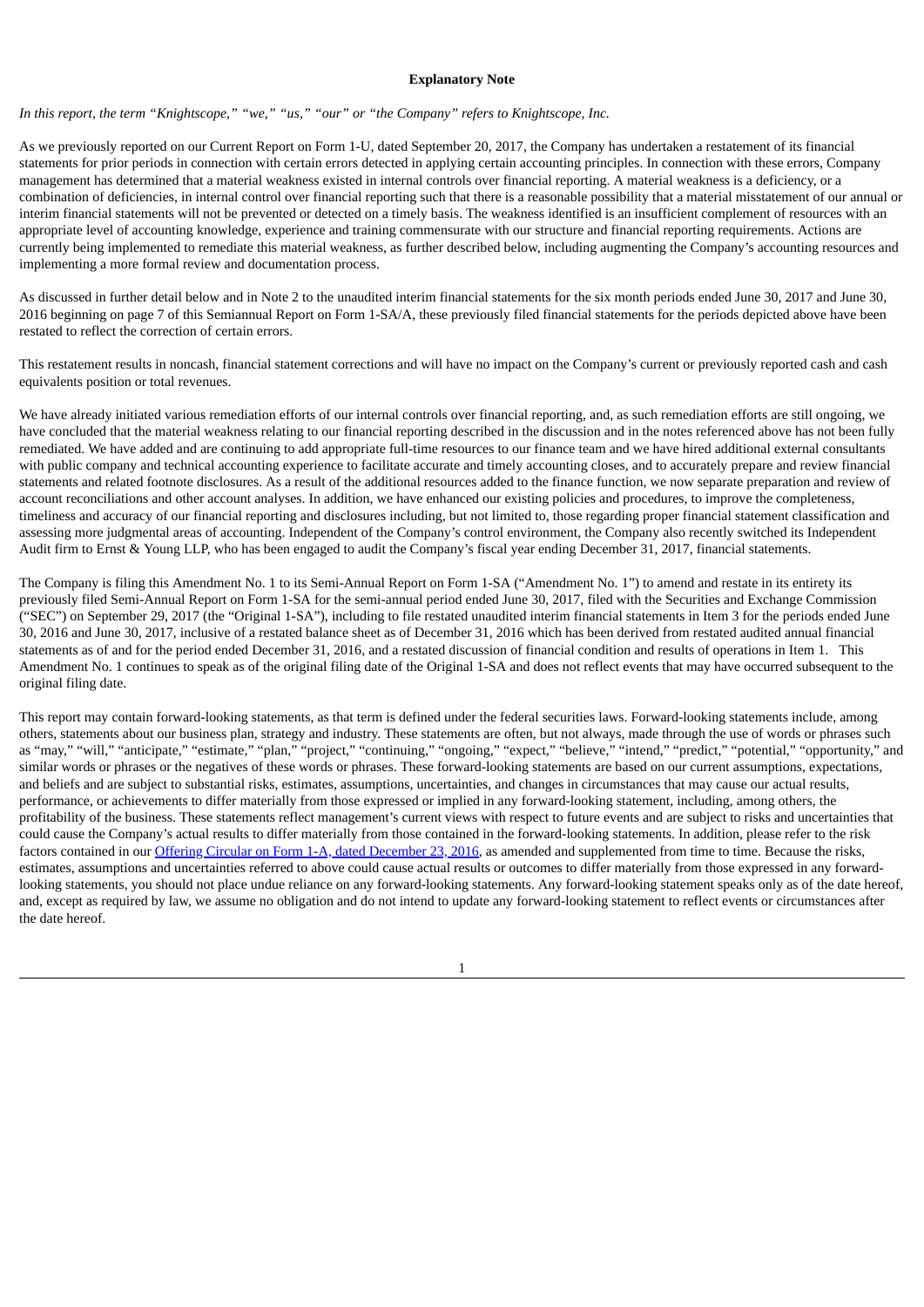#### **Item 1. Management's Discussion and Analysis of Financial Condition and Results of Operations**

The unaudited financial information set forth below and in the restated financial statements with respect to the six month period ended June 30, 2017 is preliminary and subject to potential adjustments. Adjustments to these financial statements may be identified when review of historic financial statements has been completed in conjunction with our year-end audit, which could result in significant differences from this preliminary unaudited condensed restated financial information, although in the opinion of management all adjustments necessary to make restated interim results of operations not misleading have been included here. Unless otherwise indicated, latest results discussed below are as of June 30, 2017.

## **Results of Operations**

We are a technology company located in Silicon Valley that develops, builds and deploys advanced physical security technology utilizing autonomous robots, analytics and a user interface for patrolling both indoor and outdoor environments. Knightscope, Inc. was founded in Mountain View, California in April 2013 and has since developed the revolutionary Knightscope K5 Autonomous Data Machine (ADM), K3 Autonomous Data Machine and the Knightscope Security Operations Center (KSOC), primarily through funding from both strategic and private investors. Our fiscal year ends on December 31<sup>st</sup> of each year. The first version of the Company's flagship Knightscope K5 ADM was completed in December 2013 and the first version of the K3 ADM was completed in June 2016. The initial proof-of-concept for Knightscope's products and services occurred in May 2015 and we received our first paid order in June 2015. Therefore, we did not generate revenues in 2013 or 2014 and began generating minimal revenues in fiscal year 2015. Currently, the Company operates on a Machine-as-a-Service (MaaS) business model. Since June 2016, we have charged customers an average of \$7 per hour per ADM, which includes maintenance, service, support, data transfer, KSOC access, charge pads and unlimited software, firmware and hardware upgrades. We charge additional fees for decals or other markings on the ADMs as well as cellular costs in certain locations. These specific add-on charges have thus far generated minimal revenues.

As of September 2017, our ADMs have collectively traveled a total distance of over 100,000 miles and have operated over 180,000 collective hours. These machines are fully autonomous including autonomous recharging. There is minimal to no downtime during recharging, as the machines are still operational while charging – and charge pads are typically located in a prominent location that would be suitable as an observation point.

Our current primary focus is on the deployment and marketing of our core technologies, as well on the development of new features that will be added to new models of the ADMs. We are also working on the development and eventual production of the K7 ADM, which will be built on a four-wheel architecture and have the capability to operate in more rugged terrain. Additionally, on August 22, 2017 we announced an all-new platform, the K1 ADM stationary machine, that we expect will incorporate weapon detection capabilities as an optional feature, to be added to our growing portfolio of technologies. The production release of the K1 ADM is expected in calendar year 2018. Both the K1 and K7 were unveiled on September 26, 2017 at the ASIS2017 conference in Dallas, Texas with over 22,000 security professionals in attendance garnering strong market interest from potential and existing clients. We continue to generate customer orders and our production is expected to continue out of our primary corporate headquarters.

 $\overline{2}$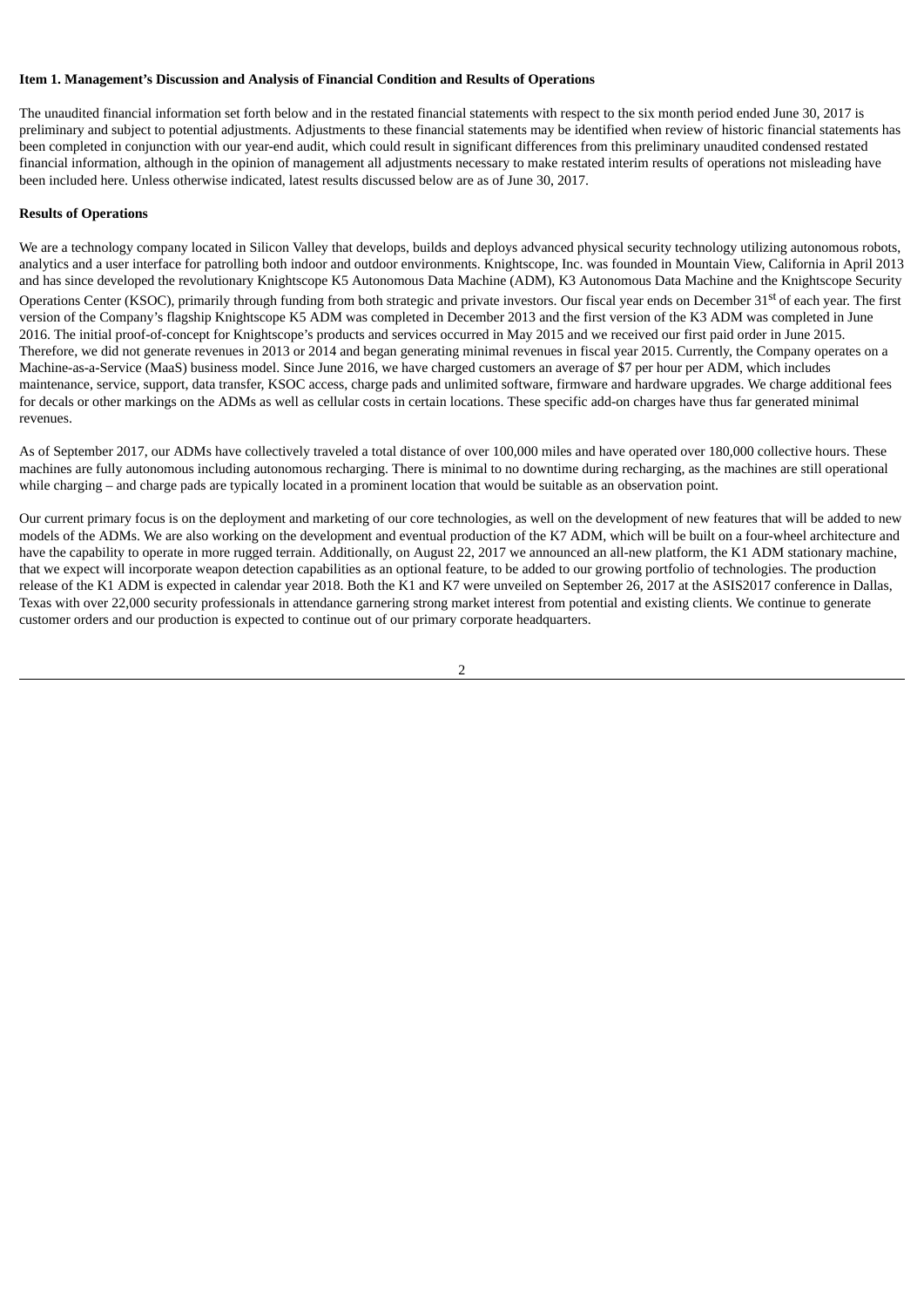#### *Six Months ended June 30, 2017 Compared to Six Months ended June 30, 2016 (Restated)*

For the six months ended June 30, 2017, the Company recorded revenues of \$516,316 from corporate campus, retail, industrial and healthcare clients compared to revenues of \$122,509 for the six months ended June 30, 2016. The increase in revenues in the current period was largely the result of an increase in the number of clients and machines-in-network. At June 30, 2017, we had operations with a total of 18 clients and 22 machines-in-network, with orders for an additional 19 machines under contract compared with 3 clients, and 7 machines-in-network, with orders for an additional 17 machines under contract at June 30, 2016. As of October 5, 2017, the Company has secured 36 clients with 48 machines under contract across 10 states and 3 time zones, as it scales nationwide.

Cost of services consists of routine maintenance, depreciation, third party software licensing costs, deployment related costs, ADM communications costs, data storage costs, facilities allocations, plus direct compensation and benefits. Cost of services for the six months ended June 30, 2017 were \$1,832,247, compared to \$715,394 for the six months period ended June 30, 2016. Some components of cost of services such as routine maintenance, deployment related costs, ADM communications costs, and data storage costs can fluctuate based on the number of machines-in-network, while others are more fixed in nature. The largest factor in the increase in our cost of services over the above periods was the change in the number of machines-in-network, which has increased threefold between the two time periods noted above.

For the six months ended June 30, 2017, the Company realized a gross loss of \$1,315,931, compared to a gross loss of \$592,885 for the six month period ended June 30, 2016. This change was primarily driven by an increase in direct personnel supporting and servicing the deployed ADMs, as well as the added depreciation of the additional ADMs placed into service between the periods compared. Depreciation expense is recorded over a 3-year period on most ADMs. As we continue to rapidly build and deploy new ADMs to meet demand, depreciation expense will remain a large portion of our cost of services and comprise a large portion of our gross loss.

As mentioned above, the increase in cost of services due to increased demand and the number of ADMs maintained by the Company from the prior period was the primary driver of the increase in gross loss over these two periods, which the Company views as a positive indication of future profitability. Management believes that long-term business prospects over a multi-year Machine-as-a-Service business are even more viable and provide significant economies of scale. Furthermore, we are evaluating and taking a number of near-term actions to facilitate this result, and expect that as the Company matures, we will obtain expertise, economies of scale and efficiency that should increase revenue and reduce costs per ADM over the medium- to long-term. For example, we are actively working on updating our pricing strategy for 2018 in concert with our channel partners and our client development team, which is expected to provide an increase in revenue opportunity. We are also updating our data architecture strategy to minimize connectivity and data usage through cellular carriers, creating new tools for more efficient use of cellular data during the deployment setup phase, changing the option pricing for cellular connectivity and revisiting contracts with our cellular providers.

Furthermore, as we previously discussed above, we are in the early stages of production of our products, having only first deployed our product and generated our first revenue in June 2015. During the initial ramp up phase of our production, assembly and manufacturing process, we have been experiencing significant low-volume penalties from suppliers of key components for our ADMs in our costs and processes which we believe will be eliminated over time with increase in production as well as sourcing negotiations with the supply base. In some cases, a re-design for specific systems and sub-systems will help reduce costs and an investment in low-cost tooling may provide a significant variable cost improvement for some items. Furthermore, we intend to focus on controlling costs as we ramp up operations. As the Company expands, negotiations are underway to increase the real estate footprint as efficiently as possible to contain our fixed costs by continuing to lease Class B and/or Class C office space – with an overall strategy of keeping the team size as lean as possible for maximum efficiency. Additionally, we believe with the building of new internal tools, the Company will be much more efficient in deployment timing and resources, alleviating the need for a dramatic increase in headcount. Our overall strategy is to keep our fixed costs as low as possible while achieving our growth objectives.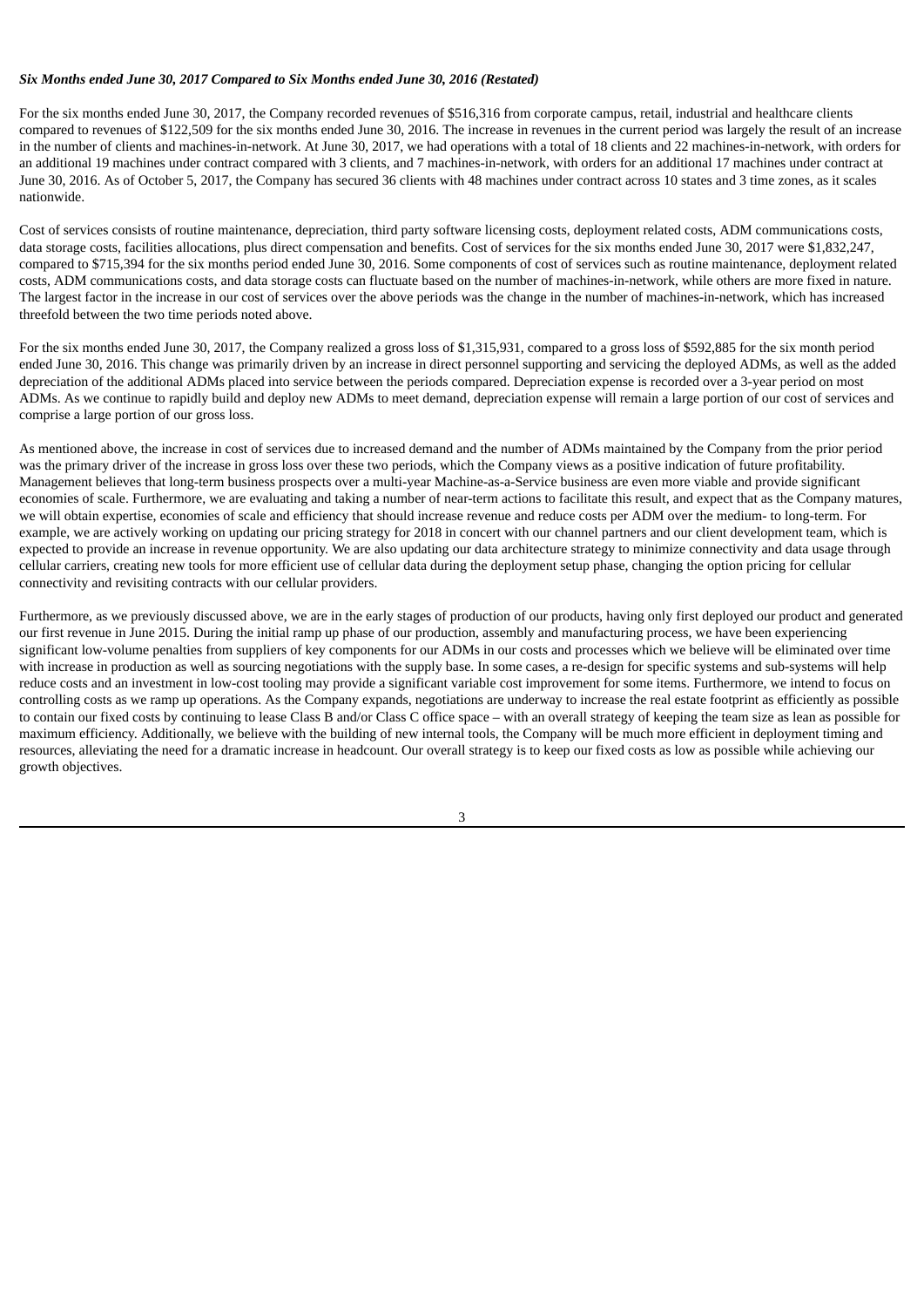The Company's operating expenses consist primarily of research and development, sales and marketing expenses, and general and administrative expenses. A major component of our operating expenses is marketing costs. Marketing and promotion is imperative to our sales efforts. To drive further sales and build our brand and recruit additional headcount while promoting our Regulation A Offering (as defined below), we significantly increased our expenditures on advertising. Total sales and marketing costs during the six months ended June 30, 2017 were \$2,518,994, as compared to \$357,161 for the six months ended June 30, 2016. The significant increase is primarily driven by the promotion of the ongoing Regulation A Offering, and we do not anticipate this expenditure trend to continue following the completion of this offering in the fourth quarter of 2017.

Our general and administrative expenses were \$507,326 in the six months ended June 30, 2017, compared to \$789,464 for the same period in 2016. This decrease was primarily driven by an increase in costs allocated to production and support activities, as we devote more personnel, time, facilities, and other resources to the direct support and production of our ADMs and Knightscope Security Operations Center (KSOC) technologies.

As the Company has grown, it has been necessary to lease additional development and production space. The Company entered into a lease agreement that commenced April 1, 2017 for additional manufacturing space. As a result, monthly lease obligations grew from \$34,185 per month as of December 31, 2016 to \$44,411 per month as of June 30, 2017. Additionally, business travel expenses grew significantly during 2017 as our employee base grew and we sold and marketed ADMs nationwide and promoted our Regulation A Offering.

Research and development spending was \$724,403 in the first six months of 2017, compared to \$862,907 in the first six months of 2016. While we continue to spend a significant amount on research and development activities, our primary activities in the first six months of 2017 were focused on building, deploying, maintaining and supporting our fleet of production ADMs. Research and development efforts continue to focus primarily on the development of base technology as well as scaling efforts, the development of visible and concealed weapon detection technology and the K7.

Interest expense for the six month period ended June 30, 2017 was \$93,993, compared to \$35,758 for the same period in 2016. This increase was largely due to the loan facility entered into in November 2016, as described in "Liquidity and Capital Resources – Credit Facilities" below.

The result of the foregoing is that we incurred a net loss of \$5,157,105 for the first half of 2017, versus a net loss of \$2,637,772 for the first half of 2016.

# **Liquidity and Capital Resources**

As of June 30, 2017, the Company had \$2,688,701 in cash and cash equivalents. The Company's operations have been financed to date through a combination of debt financing and ongoing equity investment capital, including the Regulation A Offering, described below. Between existing cash as of June 30, 2017 and monies subsequently raised pursuant to the Regulation A Offering and concurrent private placements, we believe we have sufficient cash and cash equivalents to meet our operating plan for the next 12 months. However, there can be no assurance that the Company will be successful in acquiring additional funding at levels sufficient to fund its future operations. If the Company is unable to raise additional capital in sufficient amounts or on terms acceptable to it, the Company may have to significantly reduce its operations or delay, scale back or discontinue the development of one or more of its platforms.

In accordance with ASU No. 2014-15 Presentation of Financial Statements - Going Concern (subtopic 205-40), our management evaluates whether there are conditions or events, considered in the aggregate, that raise substantial doubt about our ability to continue as a going concern within one year after the date that the unaudited interim condensed financial statements are issued. We have incurred substantial losses since our inception and we expect to continue to incur operating losses in the near-term. It is expected that we will need to raise additional capital to meet anticipated cash requirements for the 12-month period following the filing date of this report. In addition, we regularly consider fundraising opportunities and will determine the timing, nature, and amount of financings based upon various factors, including market conditions and our operating plans. As we have done historically, we may again in the future elect to finance operations by selling equity or debt securities or borrowing money. If we raise funds by issuing equity securities, dilution to stockholders may result. Any equity securities issued may also provide for rights, preferences or privileges senior to those of holders of our common stock. If additional funding is required, there can be no assurance that additional funds will be available to us on acceptable terms on a timely basis, if at all, or that we will generate sufficient cash from operations to adequately fund our operating needs. If we are unable to raise additional capital or generate sufficient cash from operations to adequately fund our operations, we will need to curtail planned activities to reduce costs. Doing so will likely have an unfavorable effect on our ability to execute on our business plan, and have an adverse effect on our business, results of operations and future prospects.

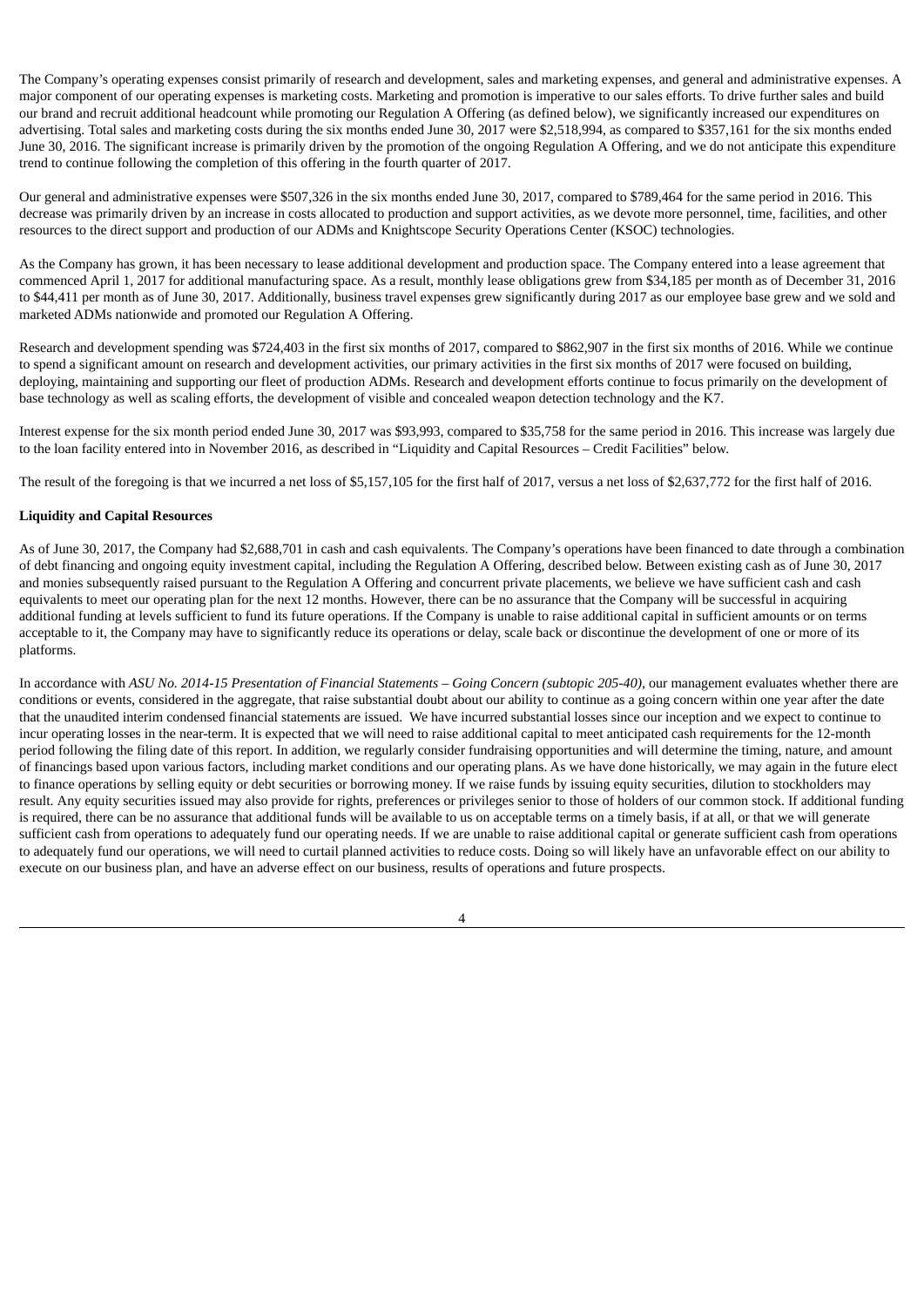## *Regulation A Offering; Issuance of Series m Preferred Stock*

In January 2017, the Company commenced an offering of its Series m Preferred Stock under Regulation A promulgated under the Securities Act of 1933, as amended (the "Regulation A Offering") to raise additional capital for operations. In the Regulation A Offering, we have been offering to sell up to 6,666,666 shares of Series m Preferred Stock, convertible into shares of Class A Common Stock, at a price of \$3 per share. The net proceeds of such offering, assuming full subscription, are expected be approximately \$18.3 million after total offering expenses and commissions. The net proceeds of this offering will be used to expand our sales in the State of California and nationwide, develop visible and concealed weapon detection technology with the newly announced K1 ADM, and to further develop the K7. As of June 30, 2017, the Company has issued 1,989,819 shares of Series m Preferred Stock, which provided cash proceeds of \$5,619,482.

## *Issuance of Preferred Stock, Convertible Notes and Warrants*

Since inception, the Company has funded its operations through the issuance of equity and debt securities. Between 2013 and 2014, the Company funded its operations by selling convertible promissory notes in the aggregate principal amount of \$1,520,000. In October 2014, the principal and interest accrued under such notes was converted into shares of the Company's Series A Preferred Stock. Between 2014 and the first fiscal quarter of 2015, the Company raised an additional \$3,652,250 through the sale of its Series A Preferred Stock to certain investors. Between 2015 and 2016, the Company raised an additional \$8,817,334 through the sale of its Series B Preferred Stock. In 2015, the Company raised \$540,000 through the issuance of certain convertible promissory notes that converted into shares of the Company's Series B Preferred Stock as of October 1, 2016. These notes carried certain participation rights and obligations contingent upon specified financing events. The fair value of these rights at issuance were recorded as a derivative liability offset by a corresponding debt discount that was subsequently amortized to interest expense. Upon conversion of the notes in October 2016, the derivative liability was extinguished. As of June 30, 2017, the Company has no convertible debt outstanding. As part of its compensation arrangement with SI Securities, LLC, the sole and exclusive placement agent for the Regulation A Offering, the Company agreed to issue a warrant to SI Securities, LLC, to purchase up to a total of 5% of the shares of Series m Preferred Stock issued and sold by the Company pursuant to Regulation A, which the Company plans to issue following the last closing of the Regulation A Offering.

# *Credit Facilities*

On April 10, 2015, we entered into a debt facility with Silicon Valley Bank, which provided the Company with a line of credit up to \$1,250,000. The Company terminated the loan and paid it back in its entirety as of October 18, 2016.

As of November 7, 2016, the Company entered into a Loan and Security Agreement with Structural Capital Investments II, LP providing for a term loan in the principal amount of \$1,100,000. The loan facility has an interest rate of prime +8.5% and will mature 3 years after closing. It is secured by all of the Company's assets other than its intellectual property. The Company is using the proceeds of the term loan to finance the production of its ADMs in order to meet client order demands.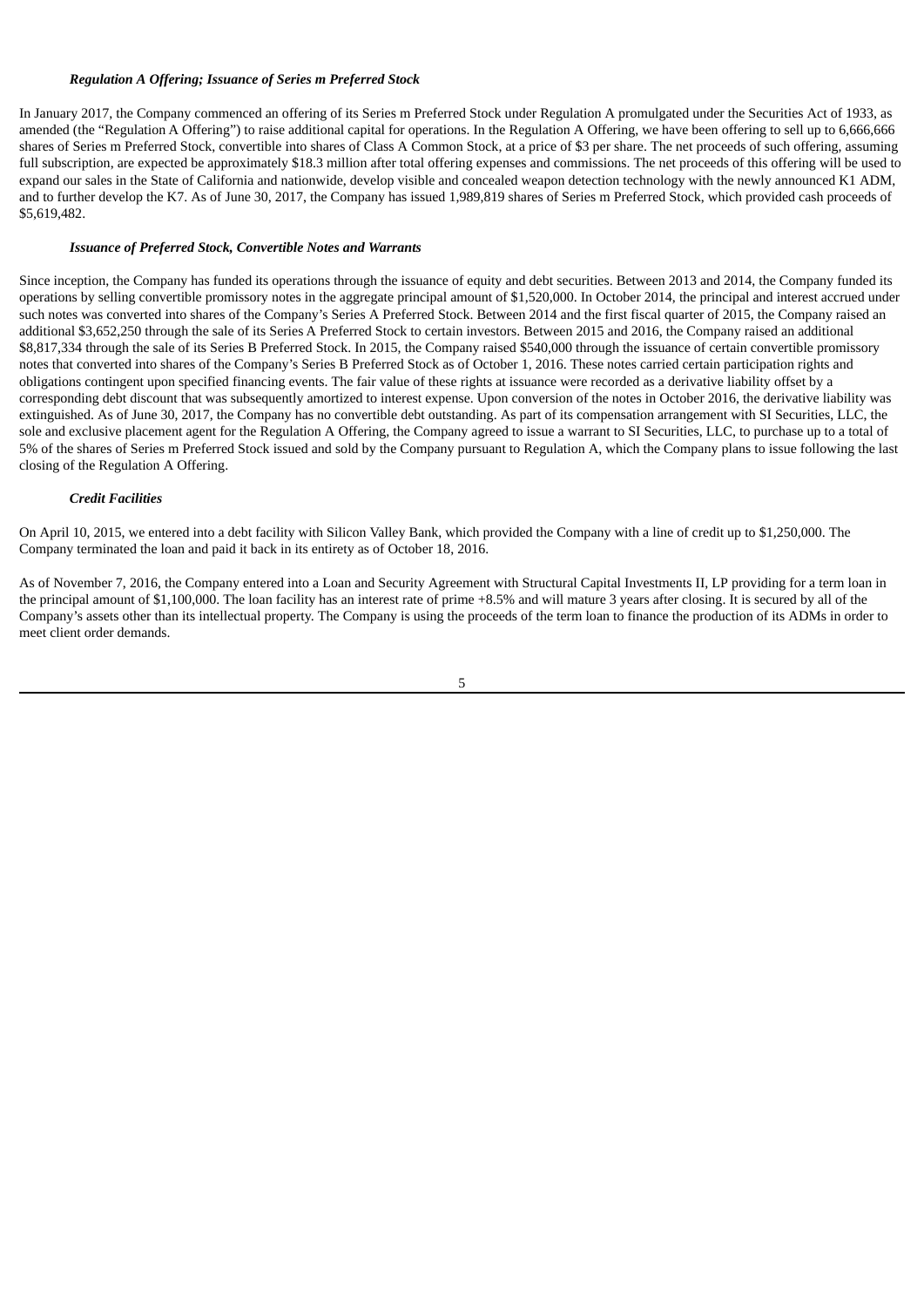Additionally, the Company granted each of Structural Capital Investments II, LP and Structural Capital Investments II-C, LP a warrant for the purchase of Series B Preferred Stock in a combined amount equal to \$110,000 divided by \$2.0401, each of which contains a number of rights, including automatic cashless exercise upon the occurrence of certain material events, such as a liquidation or expiration, information rights and certain other terms. The warrants expire upon the later of November 7, 2026 or two years following the Company's initial public offering.

The Company currently has no material commitments for capital expenditures. However, the Company is evaluating the possibility of increasing its real estate footprint to support the Company's growth as well as assessing tooling expenditures to reduce the variable cost of some components.

### **Trend Information**

Increasing demand, along with media coverage in the United States, has driven and continues to drive numerous orders and client inquiries. Moreover, the addition of two of the three largest private security firms in the United States as channel partners in 2016 has increased our reach.

Our primary goal remains meeting client demands for additional orders of our technology and ensuring consistent performance in the field. Our near-term strategic goal is to establish contracts for 100 machines during 2017. It is for this reason that the Company is focused on scaling its business to meet incoming orders.

We expect the costs of advertising, marketing and promotions to continue to increase further during the second half of 2017 as we seek to expand sales nationally and as we continue to promote the Regulation A Offering. We do not anticipate this aggregate expenditure trend to continue following the completion of this offering during the fourth quarter of 2017

Furthermore, we believe that the K1 ADM and the K7 ADM, when ready for commercialization, will allow us to enter previously unavailable markets and further extend the reach of our technology nationwide.

Due to numerous geopolitical events, as well as various high-profile incidents of violence across the United States, we believe that the market for our technologies will continue to grow. Although we have yet to see any meaningful traction in the marketplace by competitors, we expect that competing products may appear in the marketplace in the near future, creating pressures on production, cost, quality and features.

# **Item 2. Other Information**

On August 17, 2017, the Company terminated the employment of Jack Schenk.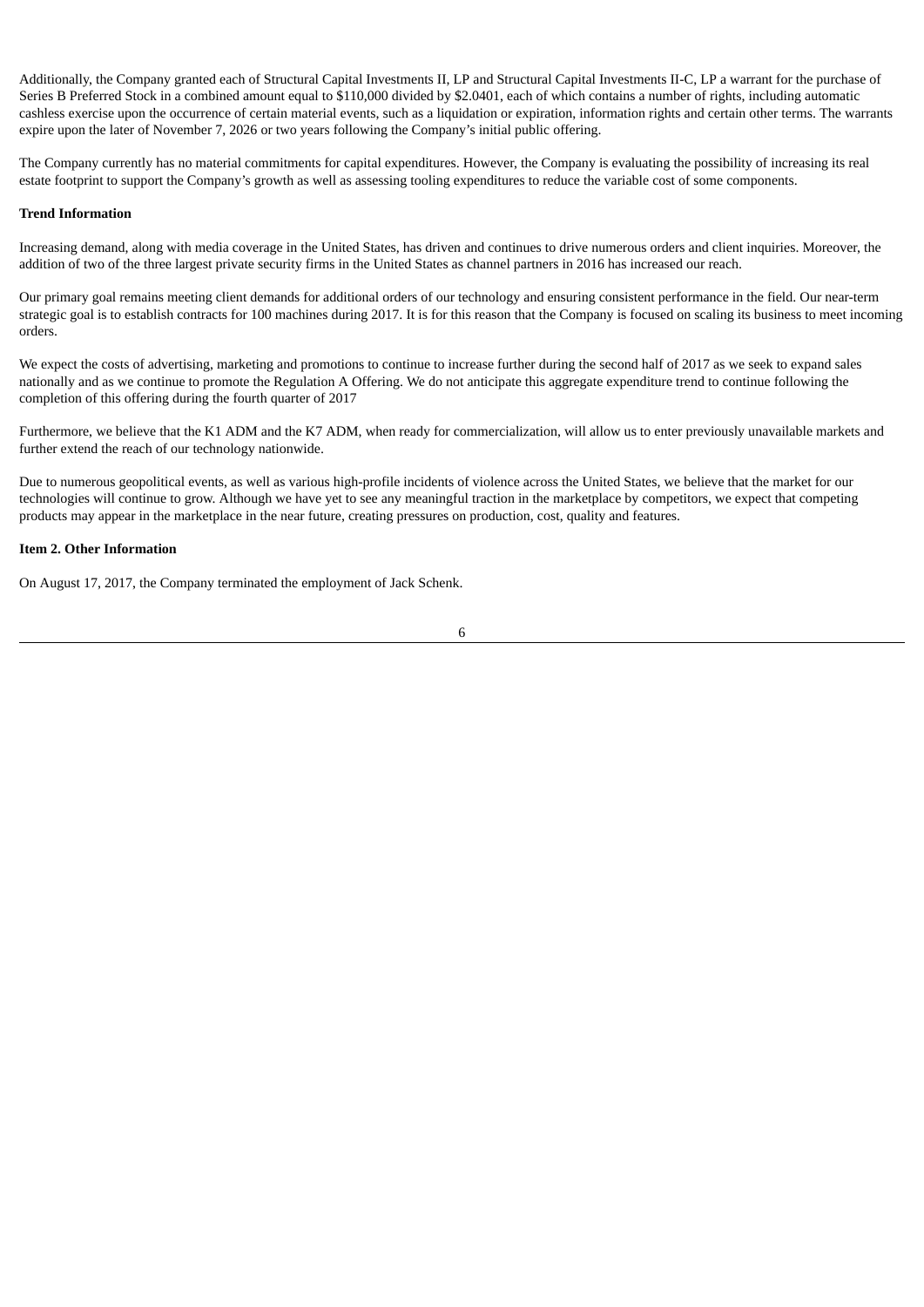# **Item 3. Financial Statements**

# **KNIGHTSCOPE, INC. BALANCE SHEETS**

**As of June 30, 2017 (unaudited) and December 31, 2016 (audited)**

|                                                                                                                | (Restated)      |      | (Restated)        |  |  |
|----------------------------------------------------------------------------------------------------------------|-----------------|------|-------------------|--|--|
|                                                                                                                | June 30, 2017   |      | December 31, 2016 |  |  |
|                                                                                                                |                 |      |                   |  |  |
| <b>ASSETS</b>                                                                                                  |                 |      |                   |  |  |
| <b>Current Assets:</b>                                                                                         |                 |      |                   |  |  |
| Cash and cash equivalents                                                                                      | \$<br>2,688,701 | - \$ | 2,747,646         |  |  |
| Accounts receivables                                                                                           | 281,153         |      | 13,668            |  |  |
| Other receivables                                                                                              |                 |      | 135,295           |  |  |
| Prepaid expenses                                                                                               | 243,117         |      | 162,957           |  |  |
| Deferred offering costs                                                                                        |                 |      |                   |  |  |
|                                                                                                                |                 |      | 320,611           |  |  |
| <b>Total Current Assets</b>                                                                                    | 3,212,971       |      | 3,380,177         |  |  |
|                                                                                                                |                 |      |                   |  |  |
| <b>Non-Current Assets:</b>                                                                                     |                 |      |                   |  |  |
| Machines, net                                                                                                  | 2,266,742       |      | 2,283,549         |  |  |
| Property and equipment, net                                                                                    | 184,219         |      | 221,248           |  |  |
| Software, net                                                                                                  | 915             |      | 1,280             |  |  |
| Deposits                                                                                                       | 89,250          |      | 89,250            |  |  |
| <b>Total Non-Current Assets</b>                                                                                | 2,541,126       |      | 2,595,327         |  |  |
|                                                                                                                |                 |      |                   |  |  |
| <b>Total Assets</b>                                                                                            | \$<br>5,754,097 | \$   | 5,975,504         |  |  |
|                                                                                                                |                 |      |                   |  |  |
| <b>LIABILITIES AND STOCKHOLDERS' EQUITY</b>                                                                    |                 |      |                   |  |  |
| Liabilities:                                                                                                   |                 |      |                   |  |  |
| <b>Current Liabilities:</b>                                                                                    |                 |      |                   |  |  |
| Accounts payable                                                                                               | \$<br>248,515   | - \$ | 769,959           |  |  |
| Accrued expenses                                                                                               | 138,737         |      | 179,778           |  |  |
| Deferred revenue                                                                                               | 494,124         |      | 217,997           |  |  |
| Financing obligation, current                                                                                  | 15,951          |      | 15,671            |  |  |
| Capital lease obligation, current                                                                              | 571             |      | 3,991             |  |  |
| Promissory note payable, current                                                                               | 358,941         |      | 177,873           |  |  |
| <b>Total Current Liabilities</b>                                                                               | 1,256,839       |      | 1,365,269         |  |  |
|                                                                                                                |                 |      |                   |  |  |
| Long-Term Liabilities:                                                                                         |                 |      |                   |  |  |
| Financing obligation, long term                                                                                | 12,342          |      | 20,388            |  |  |
| Promissory note payable, long term                                                                             | 559,255         |      | 779,050           |  |  |
|                                                                                                                |                 |      |                   |  |  |
| Deferred rent liability                                                                                        | 45,602          |      | 28,933            |  |  |
| <b>Total Long-Term Liabilities</b>                                                                             | 617,199         |      | 828,371           |  |  |
|                                                                                                                |                 |      |                   |  |  |
| <b>Total Liabilities</b>                                                                                       | 1,874,038       |      | 2,193,640         |  |  |
|                                                                                                                |                 |      |                   |  |  |
| Stockholders' Equity:                                                                                          |                 |      |                   |  |  |
| Series m preferred stock, \$0.001 par, 6,666,666 shares authorized, 1,996,819 and 0 shares issued and          |                 |      |                   |  |  |
| outstanding at June 30, 2017 and December 31, 2016, respectively. Liquidation preference of \$5,990,457 and    |                 |      |                   |  |  |
| \$0 as of June 30, 2017 and December 31, 2016, respectively.                                                   | \$<br>1,987 \$  |      |                   |  |  |
| Series A convertible preferred stock, \$0.001 par, 8,952,809 shares authorized, 8,936,015 shares issued and    |                 |      |                   |  |  |
| outstanding at June 30, 2017 and December 31, 2016. Liquidation preference of \$7,981,649 as of June 30,       |                 |      |                   |  |  |
| 2017 and December 31, 2016.                                                                                    | 8,936           |      | 8,936             |  |  |
| Series B preferred stock, \$0.001 par, 4,949,386 shares authorized, 4,653,583 shares issued and outstanding at |                 |      |                   |  |  |
| June 30, 2017 and December 31, 2016. Liquidation preference of \$9,493,775 as of June 30, 2017 and             |                 |      |                   |  |  |
| December 31, 2016.                                                                                             | 4,654           |      | 4,654             |  |  |
| Class A Common Stock, \$0.001 par, 35,288,893 shares authorized, no shares issued and outstanding as of June   |                 |      |                   |  |  |
| 30, 2017 and December 31, 2016.                                                                                |                 |      |                   |  |  |
| Class B Common Stock, \$0.001 par, 26,873,413 shares authorized, 10,179,000 shares issued and outstanding as   |                 |      |                   |  |  |
| of June 30, 2017 and December 31, 2016.                                                                        | 10,179          |      | 10,179            |  |  |
| Additional paid-in capital                                                                                     | 20,170,582      |      | 14,917,269        |  |  |
| Accumulated deficit                                                                                            |                 |      |                   |  |  |
| <b>Total Stockholders' Equity</b>                                                                              | (16,316,279)    |      | (11, 159, 174)    |  |  |
|                                                                                                                | 3,880,059       |      | 3,781,864         |  |  |
|                                                                                                                |                 |      |                   |  |  |
| Total Liabilities and Stockholders' Equity                                                                     | \$<br>5,754,097 | \$   | 5,975,504         |  |  |

The accompanying notes are an integral part of the financial statements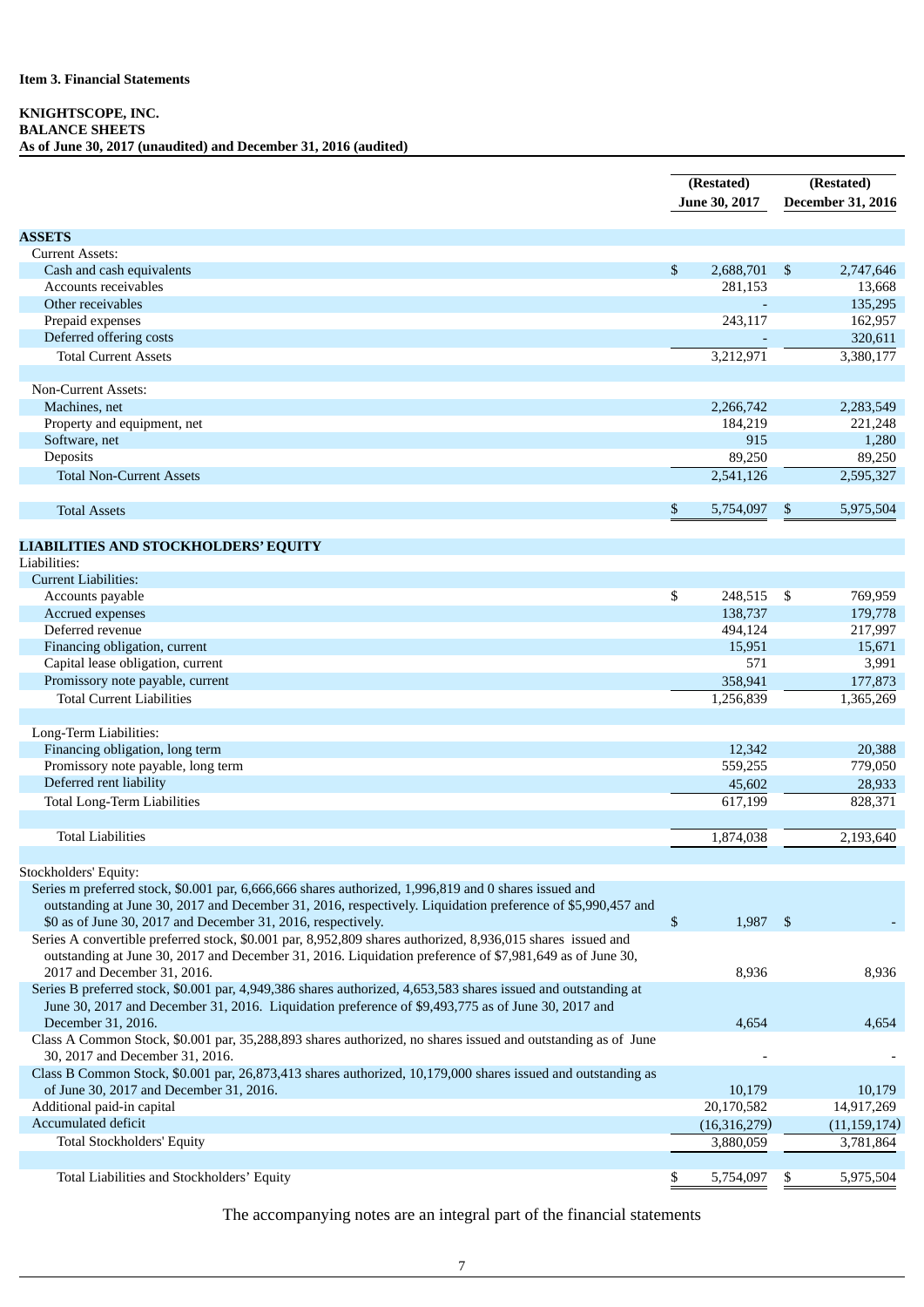|                                                   | (Restated)<br>June 30, 2017 | (Restated)<br>June 30, 2016 |
|---------------------------------------------------|-----------------------------|-----------------------------|
| Revenue                                           | \$<br>516,316               | -\$<br>122,509              |
| Cost of services                                  | 1,832,247                   | 715,394                     |
| Gross (Loss)                                      | (1,315,931)                 | (592, 885)                  |
| <b>Operating Expenses:</b>                        |                             |                             |
| General & administrative                          | 507,326                     | 789,464                     |
| Research & development                            | 724,403                     | 862,907                     |
| Sales & marketing                                 | 2,518,994                   | 357,161                     |
| <b>Total Operating Expenses</b>                   | 3,750,723                   | 2,009,532                   |
| (Loss) from operations                            | (5,066,654)                 | (2,602,417)                 |
| Other Income (Expense):                           |                             |                             |
| Interest expense                                  | (93, 993)                   | (35, 758)                   |
| Non-operating income                              | 3,542                       | 403                         |
| Total Other Income (Expense)                      | (90, 451)                   | (35, 355)                   |
| Net (Loss)                                        | (5, 157, 105)<br>\$         | \$<br>(2,637,772)           |
| Weighted-average vested common shares outstanding |                             |                             |
| -Basic and Diluted                                | 10,179,000                  | 10,179,000                  |
| Net (loss) per common share                       |                             |                             |
| -Basic and Diluted                                | \$<br>$(0.51)$ \$           | (0.26)                      |

The accompanying notes are an integral part of the financial statements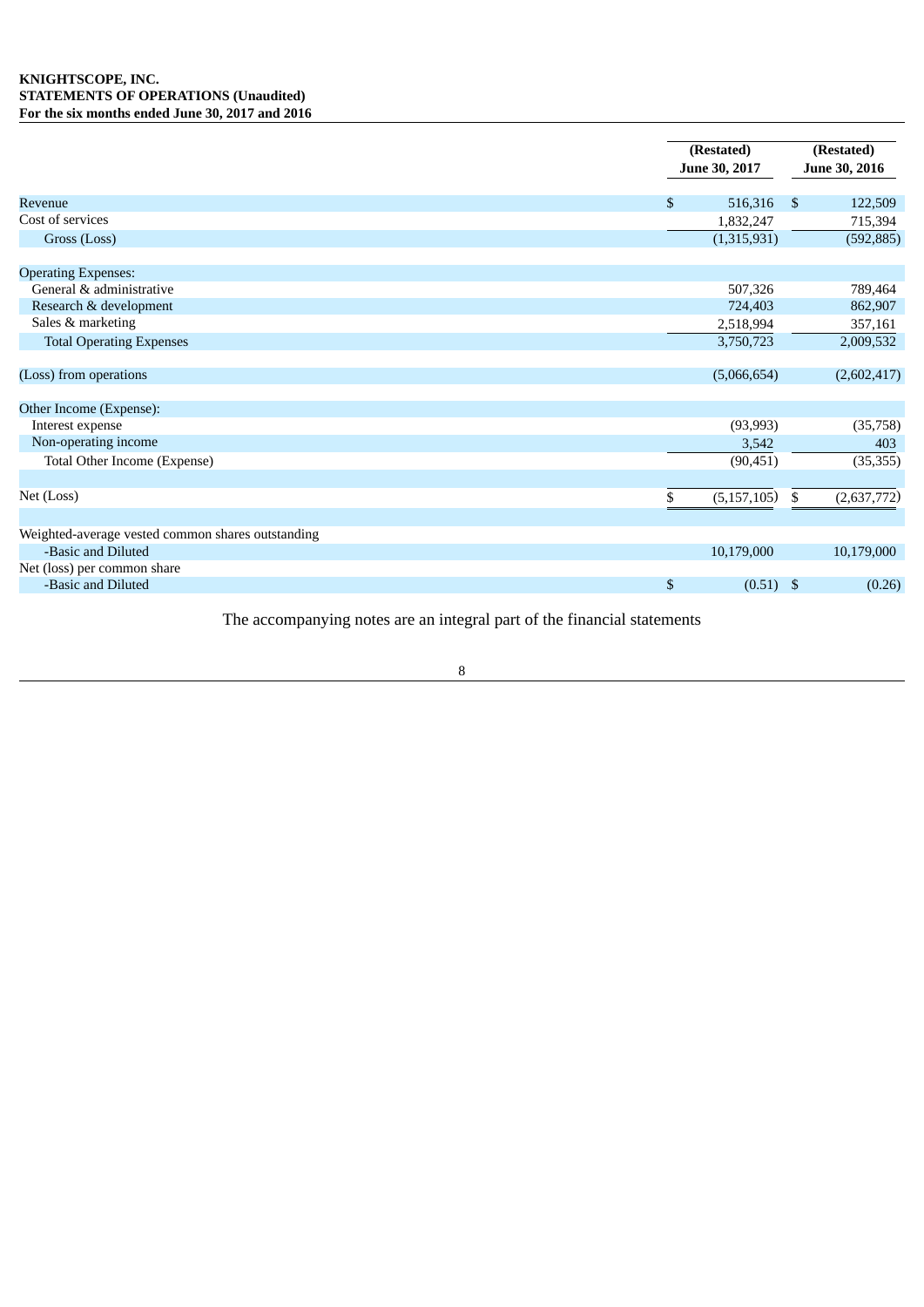# **KNIGHTSCOPE, INC. STATEMENTS OF CASH FLOWS (Unaudited) For the six months ended June 30, 2017 and 2016**

|                                                          | (Restated)<br>June 30, 2017 | (Restated)<br>June 30, 2016 |  |
|----------------------------------------------------------|-----------------------------|-----------------------------|--|
| <b>Cash Flows From Operating Activities</b>              |                             |                             |  |
| Net (Loss)                                               | \$<br>$(5,157,105)$ \$      | (2,637,772)                 |  |
| Adjustments to reconcile net loss to net cash used       |                             |                             |  |
| in operating activities:                                 |                             |                             |  |
| Depreciation and amortization                            | 421,500                     | 182,788                     |  |
| Amortization on Series B preferred stock warrants        |                             | 13,383                      |  |
| Changes in operating assets and liabilities:             |                             |                             |  |
| (Increase)/Decrease in accounts receivable               | (267, 485)                  | (22, 746)                   |  |
| (Increase)/Decrease in other receivable                  | 135,295                     | 20,000                      |  |
| (Increase)/Decrease in prepaid expenses                  | (80, 160)                   | (44, 256)                   |  |
| (Increase)/Decrease in other current assets              | 320,611                     |                             |  |
| (Increase)/Decrease in deposits                          |                             | (58,703)                    |  |
| Increase/(Decrease) in accounts payable                  | (521, 444)                  | (211,906)                   |  |
| Increase/(Decrease) in accrued expenses                  | (41, 041)                   | (3,714)                     |  |
| Increase/(Decrease) in deferred revenue                  | 276,127                     |                             |  |
| Increase/(Decrease) in deferred rent                     | 16,669                      | 3,071                       |  |
| Net Cash Used In Operating Activities                    | (4,897,033)                 | (2,759,855)                 |  |
| <b>Cash Flows From Investing Activities</b>              |                             |                             |  |
| Costs of machines                                        | (367, 300)                  | (495, 341)                  |  |
| Costs of property and equipment                          |                             | (102, 136)                  |  |
| Capitalized software expenditures                        |                             | 1,364                       |  |
| Net Cash Used In Investing Activities                    | (367, 300)                  | (596, 113)                  |  |
| <b>Cash Flows From Financing Activities</b>              |                             |                             |  |
| Proceeds from issuance of preferred stock                | 5,255,300                   | 1,916,380                   |  |
| Net proceeds/(repayments) from capital lease obligations | (3,420)                     | (3,389)                     |  |
| Net proceeds/(repayments) from financing obligations     | (7,766)                     | 43,689                      |  |
| Proceeds from promissory note payable, net of repayments | (38, 727)                   | (200,000)                   |  |
| Net Cash Provided By Financing Activities                | 5,205,387                   | 1,756,680                   |  |
| Net Change In Cash                                       | (58, 946)                   | (1,599,288)                 |  |
| Cash at Beginning of Period                              | 2,747,647                   | 6,141,642                   |  |
| Cash at End of Period                                    | \$<br>2,688,701             | \$<br>4,542,354             |  |

The accompanying notes are an integral part of the financial statements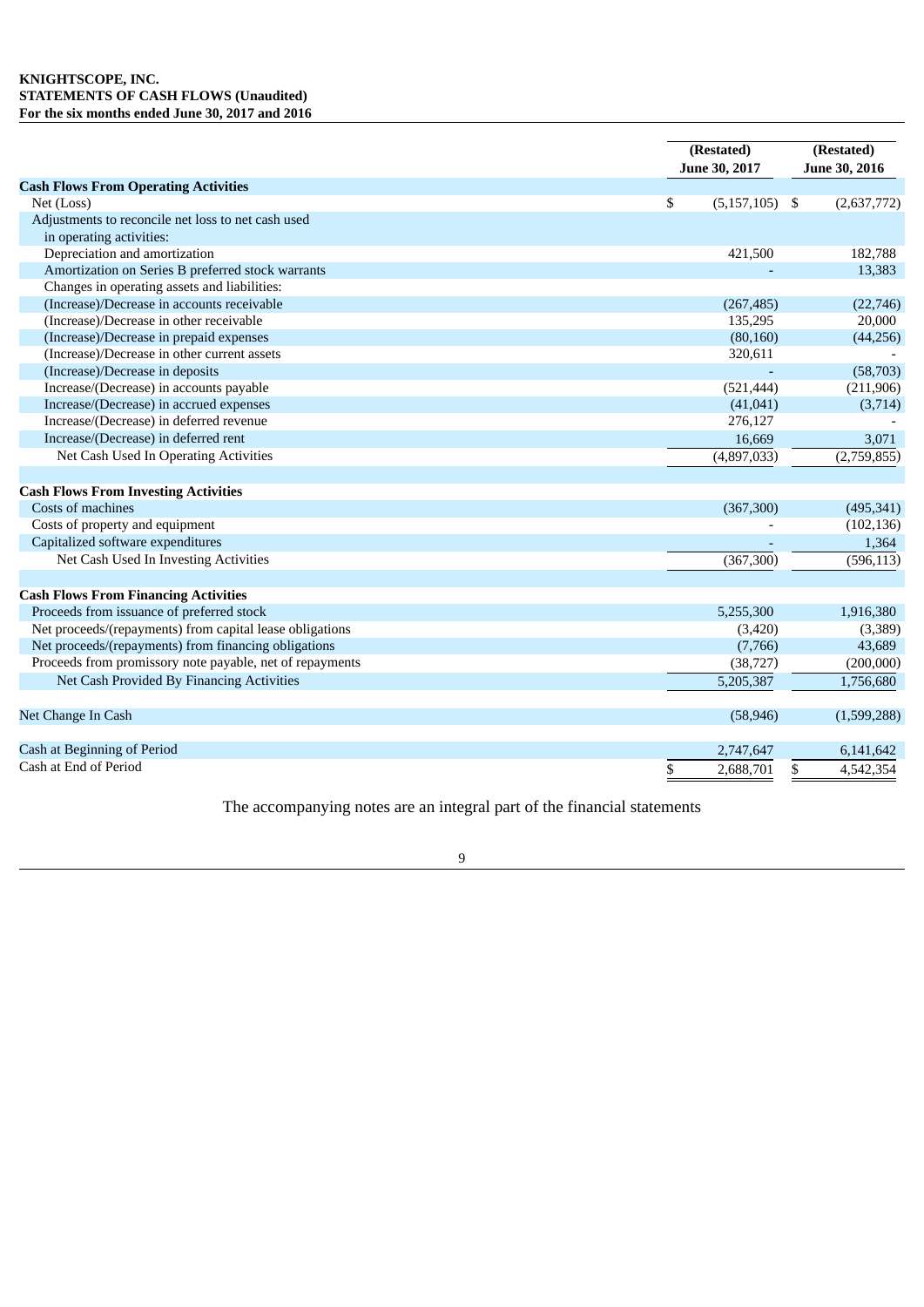# **NOTE 1: NATURE OF OPERATIONS**

Knightscope, Inc. (the "Company"), is a corporation organized April 4, 2013 under the laws of Delaware. The Company designs, develops, builds, deploys, and supports advanced physical security technologies.

### **Liquidity and Capital Resources**

As of June 30, 2017, the Company had \$2,688,701 in cash and cash equivalents. The Company's operations have been financed to date through a combination of modest revenue, bank debt, venture debt and ongoing equity investment capital. Between existing cash as of June 30, 2017 and monies subsequently raised pursuant to the Regulation A Offering and concurrent private placements, we believe we have sufficient cash and cash equivalents to meet our operating plan for the next 12 months. However, there can be no assurance that the Company will be successful in acquiring additional funding at levels sufficient to fund its future operations. If the Company is unable to raise additional capital in sufficient amounts or on terms acceptable to it, the Company may have to significantly reduce its operations or delay, scale back or discontinue the development of one or more of its ADMs.

# **NOTE 2: RESTATEMENT OF FINANCIAL STATEMENTS**

The Company is restating its financial statements for the six months ended June 30, 2017, and 2016, and for the year ended December 31, 2016. This restatement results in noncash, financial statement corrections and will have no impact on the Company's current or previously reported cash and cash equivalents position and total revenues.

Areas of adjustment resulting in restatement are described below:

For the six months ended June 30, 2017, and 2016, and for the year ended December 31, 2015, adjustments were made to reclassify material amounts from Raw Materials, Machines in Process and Finished Machines from current assets to long-term assets. Lesser but still material amounts of labor and facility related overhead costs that were previously expensed are now capitalized to Machines and the estimated useful lives of the machines from inception were reduced from 5 years to 3-4 years resulting in more depreciation being recognized than previously. The resulting effects of these adjustments also impacted amounts previously presented in the Company's cash flow statements. In addition, the Company corrected the accounting for its convertible notes payable. Upon evaluation of the conversion rights of the holders, the conversions right should be recorded as a bifurcated derivative, and not as a beneficial conversion feature.

Corrections were also made to reclass amounts previously presented within the Compensation and benefits line item on the Statements of Operations among the categories of Cost of Services, Research and Development, Sales and Marketing, and General and Administrative.

In addition, numerous reclassifications and corrections that were individually insignificant, which would not have resulted in restatement were identified and simultaneously corrected together with the material adjustments described above. The effect on the various line items and totals are presented in the tables below.

The impact of the restatement and other corrections on the Balance Sheet as of June 30, 2017, and on the Statements of Operations and Statements of Cash Flows for the six months ended June 30, 2017, and 2016, is presented below, except share and per share data.

#### **For the Six Months Ended June 30, 2017**

|                                | <b>As Previously</b> |    |                    | As           |                 |  |
|--------------------------------|----------------------|----|--------------------|--------------|-----------------|--|
|                                | <b>Reported</b>      |    | <b>Adjustments</b> |              | <b>Restated</b> |  |
| <b>Statement of Operations</b> |                      |    |                    |              |                 |  |
|                                |                      |    |                    |              |                 |  |
| Cost of services               | \$<br>1,427,259      | -S | 404,988            | $\mathbb{S}$ | 1,832,247       |  |
|                                |                      |    |                    |              |                 |  |
| <b>Operating Expenses:</b>     |                      |    |                    |              |                 |  |
| General & administrative       | 980,817              |    | (473, 491)         |              | 507,326         |  |
| Research & development         | 1,467,583            |    | (743, 180)         |              | 724,403         |  |
| Sales & marketing              | 2,269,556            |    | 249,438            |              | 2,518,994       |  |
|                                |                      |    |                    |              |                 |  |
| Non-operating income           | 3,549                |    | (7)                |              | 3,542           |  |
|                                |                      |    |                    |              |                 |  |
| Net Loss                       | (5,719,343)          |    | 562,238            |              | (5, 157, 105)   |  |
|                                |                      |    |                    |              |                 |  |
| Net loss per common share      |                      |    |                    |              |                 |  |
| -Basic and Diluted             | \$<br>$(0.56)$ \$    |    | 0.05               | -\$          | (0.51)          |  |
|                                |                      |    |                    |              |                 |  |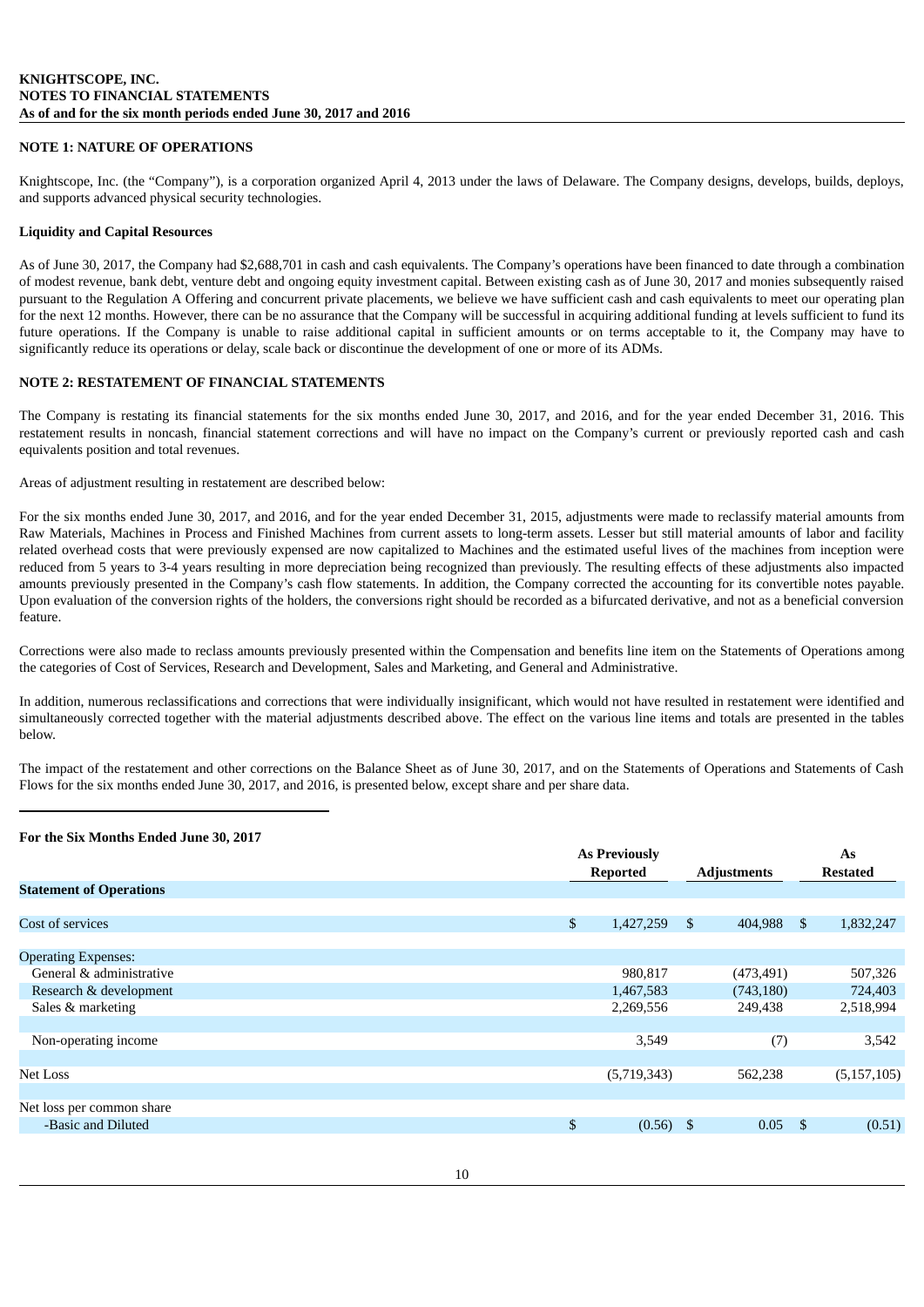# **KNIGHTSCOPE, INC. NOTES TO FINANCIAL STATEMENTS As of and for the six month periods ended June 30, 2017 and 2016**

# **For the Six Months Ended June 30, 2017**

|                                           |  | <b>As Previously</b> |                    | As              |
|-------------------------------------------|--|----------------------|--------------------|-----------------|
|                                           |  | Reported             | <b>Adjustments</b> | <b>Restated</b> |
| <b>Statement of Cash Flow</b>             |  |                      |                    |                 |
| Net Cash Used In Operating Activities     |  | $(5,027,555)$ \$     | 130.522            | (4,897,033)     |
| Net Cash Used In Investing Activities     |  | (156, 130)           | (211, 170)         | (367,300)       |
| Net Cash Provided By Financing Activities |  | 5.124.740            | 80.647             | 5,205,387       |

# **As of June 30, 2017**

|                                     | <b>As Previously</b> |                    |                            |
|-------------------------------------|----------------------|--------------------|----------------------------|
|                                     | <b>Reported</b>      | <b>Adjustments</b> | <b>Restated</b>            |
| <b>Balance Sheet</b>                |                      |                    |                            |
| <b>Non-Current Assets:</b>          |                      |                    |                            |
| Machines, net                       | \$<br>$\sim$         | \$<br>2,266,742    | 2,266,742<br><sup>\$</sup> |
| Machines in process                 | 451,666              | (451, 666)         |                            |
| Property and equipment at cost, net | 2,032,096            | (1,847,877)        | 184,219                    |
| Software at cost, net               | 279,243              | (278, 328)         | 915                        |
| Other non-current assets            | 63,190               | (63, 190)          |                            |
|                                     |                      |                    |                            |
| <b>Current Liabilities:</b>         |                      |                    |                            |
| Accounts payable                    | 248,510              | 5                  | 248,515                    |
| Accrued expenses                    | 144,096              | (5,359)            | 138,737                    |
| Financing obligation, current       |                      | 15,951             | 15,951                     |
| Capital lease obligation, current   | 28,864               | (28, 293)          | 571                        |
| Promissory notes payable, current   | 349,118              | 9,823              | 358,941                    |
|                                     |                      |                    |                            |
| Long-Term Liabilities:              |                      |                    |                            |
| Financing obligation, long term     |                      | 12,342             | 12,342                     |
| Promissory notes payable, long-term | 632,268              | (73, 013)          | 559,255                    |

# **For the Six Months Ended June 30, 2016**

|              |                                                       |             |                    | As              |
|--------------|-------------------------------------------------------|-------------|--------------------|-----------------|
|              |                                                       |             |                    | <b>Restated</b> |
|              |                                                       |             |                    |                 |
| \$<br>47,928 | \$                                                    | 667,466     | \$                 | 715,394         |
|              |                                                       |             |                    |                 |
|              |                                                       |             |                    |                 |
| 1,513,152    |                                                       | (1,513,152) |                    |                 |
| 967,494      |                                                       | (178,030)   |                    | 789,464         |
| 3,510        |                                                       | 859,397     |                    | 862,907         |
| 127,513      |                                                       | 229,648     |                    | 357,161         |
|              |                                                       |             |                    |                 |
|              |                                                       |             |                    |                 |
| (22, 377)    |                                                       | (13, 381)   |                    | (35,758)        |
| 403          |                                                       |             |                    | 403             |
|              |                                                       |             |                    |                 |
| (2,559,062)  |                                                       | (78, 710)   |                    | (2,637,772)     |
|              |                                                       |             |                    |                 |
|              |                                                       |             |                    |                 |
|              |                                                       | (79, 333)   |                    | 10,099,667      |
|              |                                                       |             |                    |                 |
|              |                                                       |             |                    |                 |
| \$           |                                                       |             |                    | (0.26)          |
|              |                                                       |             |                    |                 |
|              | <b>As Previously</b><br><b>Reported</b><br>10,179,000 | $(0.25)$ \$ | <b>Adjustments</b> | $(0.01)$ \$     |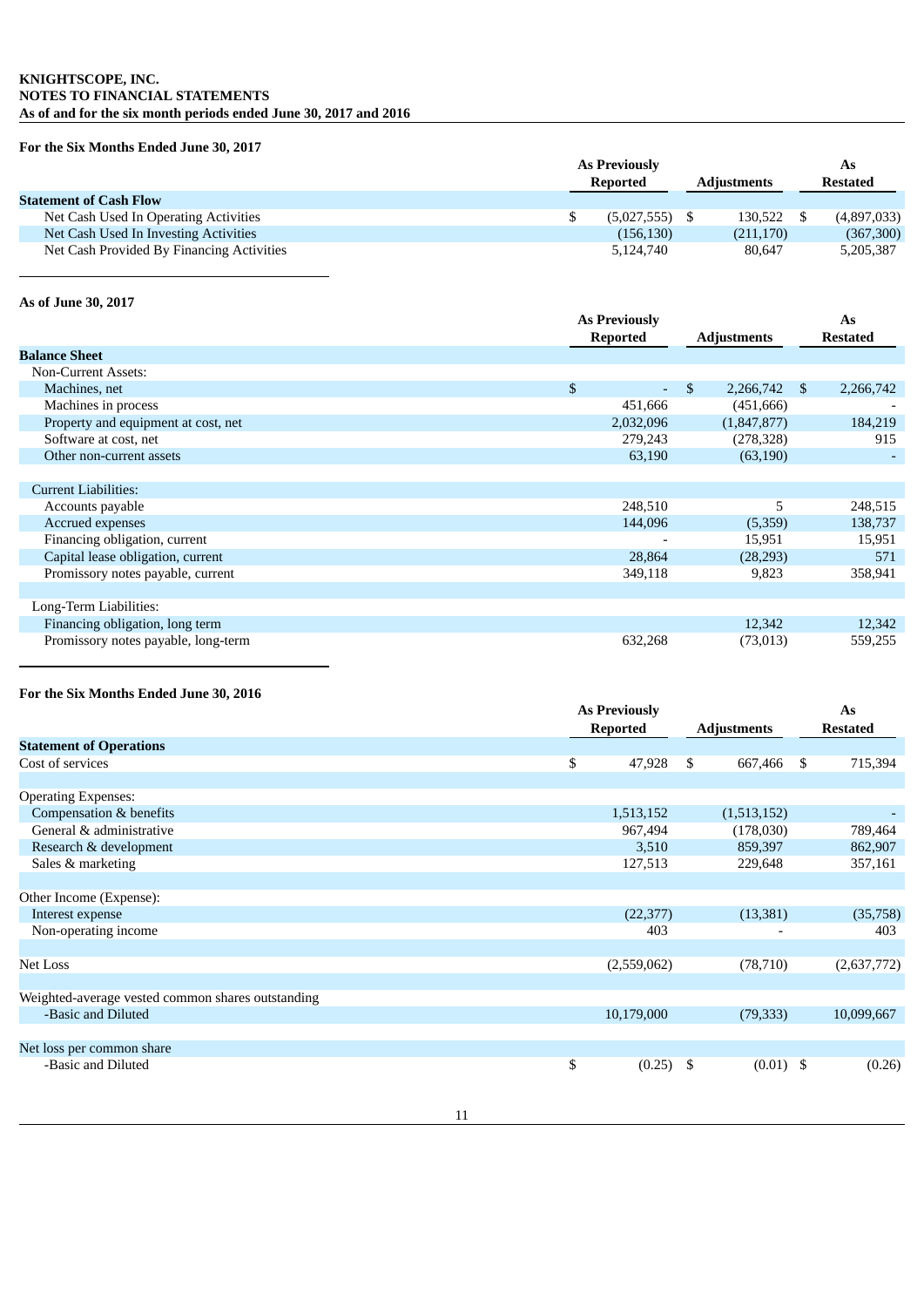# **KNIGHTSCOPE, INC. NOTES TO FINANCIAL STATEMENTS As of and for the six month periods ended June 30, 2017 and 2016**

# **For the Six Months Ended June 30, 2016**

|                                       | <b>As Previously</b> |                    | As              |
|---------------------------------------|----------------------|--------------------|-----------------|
|                                       | Reported             | <b>Adjustments</b> | <b>Restated</b> |
| <b>Statement of Cash Flow</b>         |                      |                    |                 |
| Net Cash Used In Operating Activities | $(3,204,337)$ \$     | 444.482            | (2,759,855)     |
| Net Cash Used In Investing Activities | (151, 633)           | (444.480)          | (596, 113)      |
|                                       |                      |                    |                 |

# **As of June 30, 2016**

|                                                                                           | <b>As Previously</b><br><b>Reported</b> |             | <b>Adjustments</b> |              |                | As<br><b>Restated</b> |
|-------------------------------------------------------------------------------------------|-----------------------------------------|-------------|--------------------|--------------|----------------|-----------------------|
| <b>Balance Sheet</b>                                                                      |                                         |             |                    |              |                |                       |
| <b>Current Assets:</b>                                                                    |                                         |             |                    |              |                |                       |
| Cash and cash equivalents                                                                 | $\mathbb{S}$                            | 4,542,353   | <sup>\$</sup>      | $\mathbf{1}$ | $\mathfrak{S}$ | 4,542,354             |
| Machines in process                                                                       |                                         | 755,081     |                    | (755,081)    |                |                       |
| <b>Total Current Assets</b>                                                               |                                         | 5,504,873   |                    | (755,080)    |                | 4,749,793             |
| <b>Non-Current Assets:</b>                                                                |                                         |             |                    |              |                |                       |
| Machines, net                                                                             |                                         |             |                    | 1,224,160    |                | 1,224,160             |
| Property and equipment at cost, net                                                       |                                         | 790,509     |                    | (523, 538)   |                | 266,971               |
| Other non-current assets                                                                  |                                         | 27,408      |                    | (27, 408)    |                |                       |
| <b>Total Non-Current Assets</b>                                                           |                                         | 915,612     |                    | 673,214      |                | 1,588,826             |
| <b>Current Liabilities:</b>                                                               |                                         |             |                    |              |                |                       |
| Accounts payable                                                                          | \$                                      | 94,194      | S.                 | $(1)$ \$     |                | 94,193                |
| Accrued expenses                                                                          |                                         | 59,856      |                    | (25, 340)    |                | 34,516                |
| Capital lease obligation, current                                                         |                                         | 51,084      |                    | (35,687)     |                | 15,397                |
| Financing obligation, current                                                             |                                         |             |                    | 6,824        |                | 6,824                 |
| Derivative liability                                                                      |                                         |             |                    | 35,977       |                | 35,977                |
| Convertible notes payable                                                                 |                                         | 540,000     |                    | (13,531)     |                | 526,469               |
| <b>Total Current Liabilities</b>                                                          |                                         | 878,467     |                    | (31,758)     |                | 846,709               |
| Long-Term Liabilities:                                                                    |                                         |             |                    |              |                |                       |
| Financing obligation, long term                                                           |                                         |             |                    | 28,293       |                | 28,293                |
| Capital lease obligation, long term                                                       |                                         |             |                    | 571          |                | 571                   |
| <b>Total Long-Term Liabilities</b>                                                        |                                         | 61,652      |                    | 28,864       |                | 90,516                |
| <b>Total Liabilities</b>                                                                  |                                         | 940,119     |                    | (2,894)      |                | 937,225               |
|                                                                                           |                                         |             |                    |              |                |                       |
| Stockholders' Equity:                                                                     |                                         |             |                    |              |                |                       |
| Class B Common Stock, \$0.001 par, 26,873,413 shares authorized, 10,179,000 shares issued |                                         |             |                    |              |                |                       |
| and outstanding as of June 30, 2017 and December 31, 2016.                                |                                         | 10,072      |                    | 107          |                | 10,179                |
| Additional paid-in capital                                                                |                                         | 13,350,151  |                    | (3,992)      |                | 13,346,159            |
| Accumulated deficit                                                                       |                                         | (7,892,747) |                    | (75,087)     |                | (7,967,834)           |
| <b>Total Stockholders' Equity</b>                                                         |                                         | 5,480,366   |                    | (78, 972)    |                | 5,401,394             |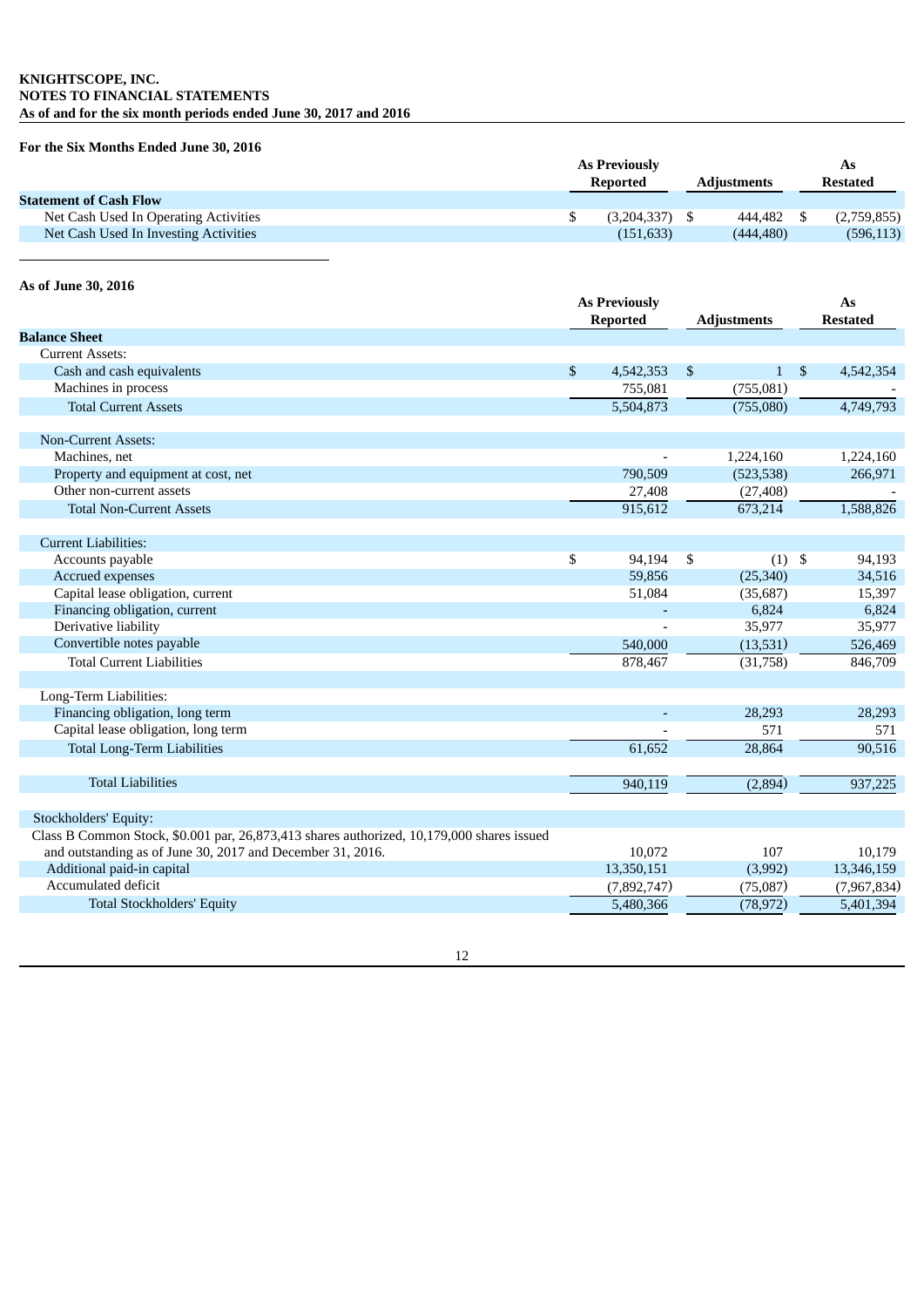# **NOTE 3: SUMMARY OF SIGNIFICANT ACCOUNTING POLICIES**

#### Unaudited Interim Financial Statements

The accompanying balance sheet as of June 30, 2017, the statements of operations and cash flows for the six months ended June 30, 2017 and 2016, are unaudited. The financial data and other information disclosed in these notes to the financial statements related to June 30, 2017, and the six months ended June 30, 2017 and 2016, are also unaudited. The unaudited interim financial statements have been prepared on the same basis as the annual financial statements and, in the opinion of management, reflect all adjustments, which include only normal recurring adjustments, necessary to state fairly the Company's financial position as of June 30, 2017, and the results of its operations and cash flows for the six months ended June 30, 2017 and 2016. However, we previously reported on the Company's Current Report on Form 1-U, dated September 20, 2017, the Company has undertaken a restatement of its financial statements for prior periods since it became aware of issues with those prior financial statements, where certain accounting principles were incorrectly applied. The results for the six months ended June 30, 2017, are not necessarily indicative of results to be expected for the year ending December 31, 2017, or for any other interim period or for any future year.

### Basis of Presentation

The accounting and reporting policies of the Company conform to accounting principles generally accepted in the United States of America (GAAP).

The Company adopted the calendar year as its basis of reporting.

### **Reclassifications**

Certain prior period amounts in the Financial Statements have been reclassified to conform to current period presentation. For the six months ended June 30, 2016, we reclassified \$97,326 of professional fees to general & administrative.

## Use of Estimates

The preparation of financial statements in conformity with accounting principles generally accepted in the United States ("GAAP") requires management to make estimates and assumptions that affect the reported amounts of assets and liabilities and disclosures of contingent assets and liabilities at the date of the financial statements and the reported amounts of revenues and expenses during the reporting period. Actual results could differ from those estimates.

### Cash equivalents and Concentration of Cash Balance

The Company considers all highly liquid securities with an original maturity of less than three months to be cash equivalents. The Company's cash and cash equivalents in bank deposit accounts, at times, may exceed federally insured limits. As of June 30, 2017 and December 31, 2016, the Company had cash balances exceeding FDIC insured limits by \$2,438,701 and \$2,497,647, respectively.

#### Accounts receivable

The Company assesses its receivables based on historical loss patterns, aging of the receivables, and assessments of specific identifiable customer accounts considered at risk or uncollectible. The Company also considers any changes to the financial condition of its customers and any other external market factors that could impact the collectability of the receivables in the determination of the allowance for doubtful accounts. Based on these assessments, the Company determined that an allowance for doubtful accounts on its accounts receivable balance as of June 30, 2017 and December 31, 2016 was not necessary.

# Machines (Restated)

Machines, which are recorded at lower of net realizable value or market, consists of materials, labor and other direct and indirect costs and are primarily maintained on the first-in, first-out method, machines in progress and finished machines. Finished machines are valued using a standard bill of material, which includes an allocation of labor and direct overhead based on programming and assembly hours. Depreciation on machines is recorded using straightline method over the expected life of the asset, which ranges from 3 to 4 years, depending on its application. Depreciation of finished machines included in research and development expense amounted to \$12,975 and \$12,869, included in sales and marketing amounted to \$18,566 and \$7,288 and depreciation included in cost of revenue amounted to \$352,566 and \$138,460 for the periods ended June 30, 2017 and June 30, 2016, respectively.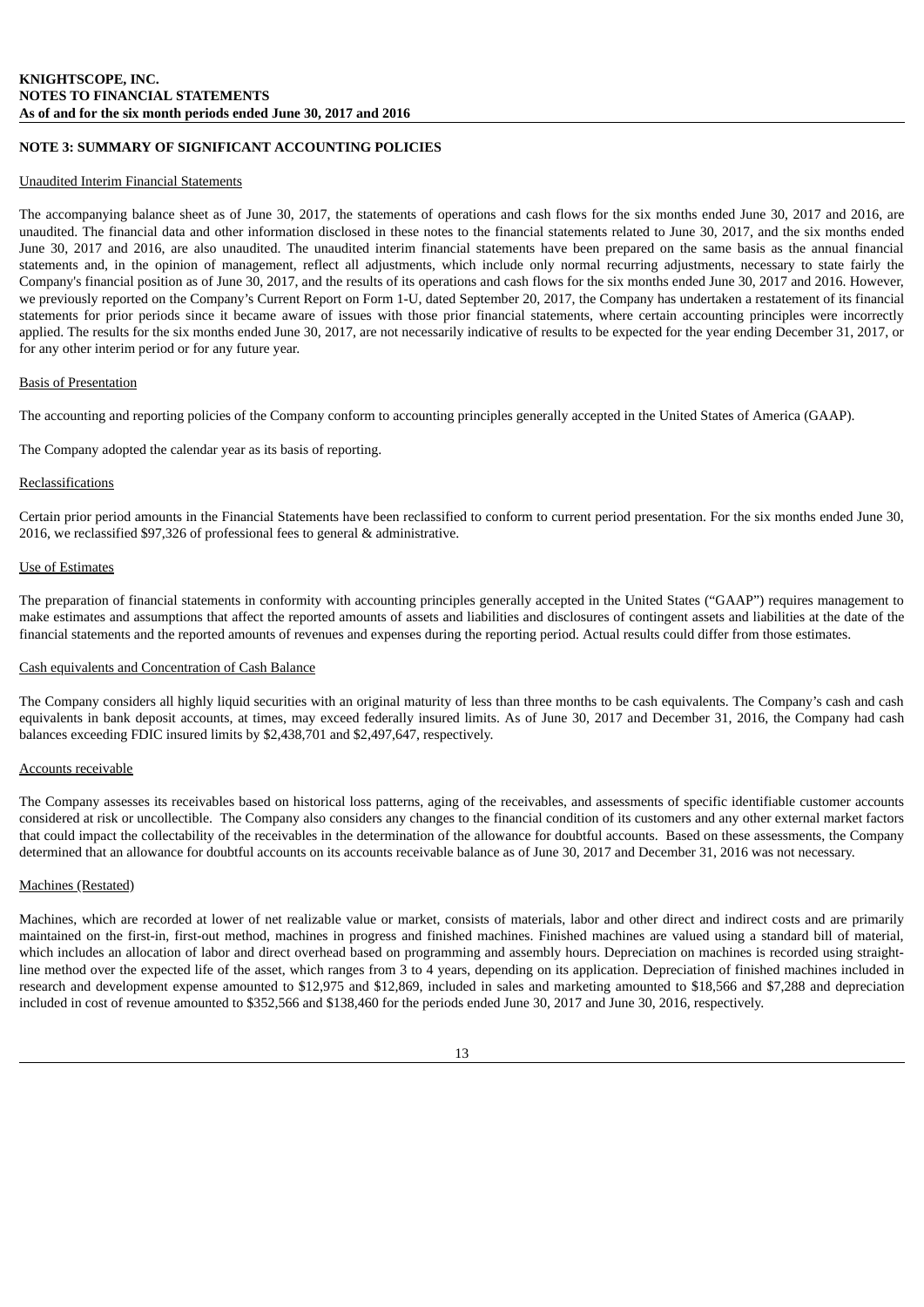#### **KNIGHTSCOPE, INC. NOTES TO FINANCIAL STATEMENTS As of and for the six month periods ended June 30, 2017 and 2016**

|                                               | <b>June 30,</b><br>2017 |      | December 31,<br>2016 |
|-----------------------------------------------|-------------------------|------|----------------------|
| Raw materials                                 | \$<br>297,097           | - \$ | 590,750              |
| Machines in progress                          | 129,642                 |      | 98,308               |
| <b>Finished machines</b>                      | 2,731,461               |      | 2,101,842            |
|                                               | 3,158,200               |      | 2,790,900            |
| Accumulated depreciation on finished machines | (891, 458)              |      | (507, 351)           |
|                                               |                         |      |                      |
| Machines, net                                 | 2,266,742               |      | 2,283,549            |

# Capital Assets (Restated)

Property, equipment, and software are recorded at cost when purchased and at standard cost when internally developed. Depreciation/amortization is recorded for property, equipment, and software using the straight-line method over the estimated useful lives of assets. Depreciation on internally developed equipment and software is recorded using straight-line method over the expected life of the asset. The Company reviews the recoverability of all long-lived assets, including the related useful lives, whenever events or changes in circumstances indicate that the carrying amount of a long-lived asset might not be recoverable. The balances at June 30, 2017 and December 31, 2016 consist of software with 3 year lives and property and equipment with 2-5 year lives.

Depreciation and amortization charges on property and equipment is included in general and administrative expenses and amounted to \$37,029 and \$24,172 as of June 30, 2017 and June 30, 2016. Amortization charges related to software were \$366 and \$2,728 as of June 30, 2017 and December 31, 2016. Capital assets as of June 30, 2017 and December 31, 2016 are as follows:

|                                 | <b>June 30,</b><br>2017 |                           | December 31,<br>2016 |
|---------------------------------|-------------------------|---------------------------|----------------------|
|                                 |                         |                           |                      |
| Computer equipment              | \$                      | 40,778<br>- \$            | 40,778               |
| Furniture, fixtures & equipment |                         | 263,229                   | 263,228              |
| Leasehold improvements          |                         | 44,510                    | 44,510               |
|                                 |                         | 348,516                   | 348,516              |
| <b>Accumulated Depreciation</b> |                         | (164, 297)                | (127, 268)           |
|                                 |                         |                           |                      |
| Property and Equipment, net     | \$                      | $\mathfrak{S}$<br>184,219 | 221,248              |
|                                 |                         |                           |                      |
| <b>Depreciation Expense</b>     | \$                      | 37,029<br>-\$             | 45,722               |
|                                 |                         |                           |                      |
| Software                        | \$                      | 8,185 \$                  | 8,185                |
| <b>Accumulated Amortization</b> |                         | (7,270)                   | (6,905)              |
|                                 |                         |                           |                      |
| Software, net                   | \$                      | \$<br>915                 | 1,280                |
|                                 |                         |                           |                      |
| <b>Amortization Expense</b>     | \$                      | 366<br>S                  | 2,728                |
|                                 |                         |                           |                      |

# Convertible Instruments (Restated)

U.S. GAAP requires companies to bifurcate conversion options from their host instruments and account for them as free standing derivative financial instruments according to certain criteria. The criteria include circumstances in which (a) the economic characteristics and risks of the embedded derivative instrument are not clearly and closely related to the economic characteristics and risks of the host contract, (b) the hybrid instrument that embodies both the embedded derivative instrument and the host contract is not re-measured at fair value under otherwise applicable generally accepted accounting principles with changes in fair value reported in earnings as they occur and (c) a separate instrument with the same terms as the embedded derivative instrument would be considered a derivative instrument. An exception to this rule is when the host instrument is deemed to be conventional as that term is described under applicable U.S. GAAP.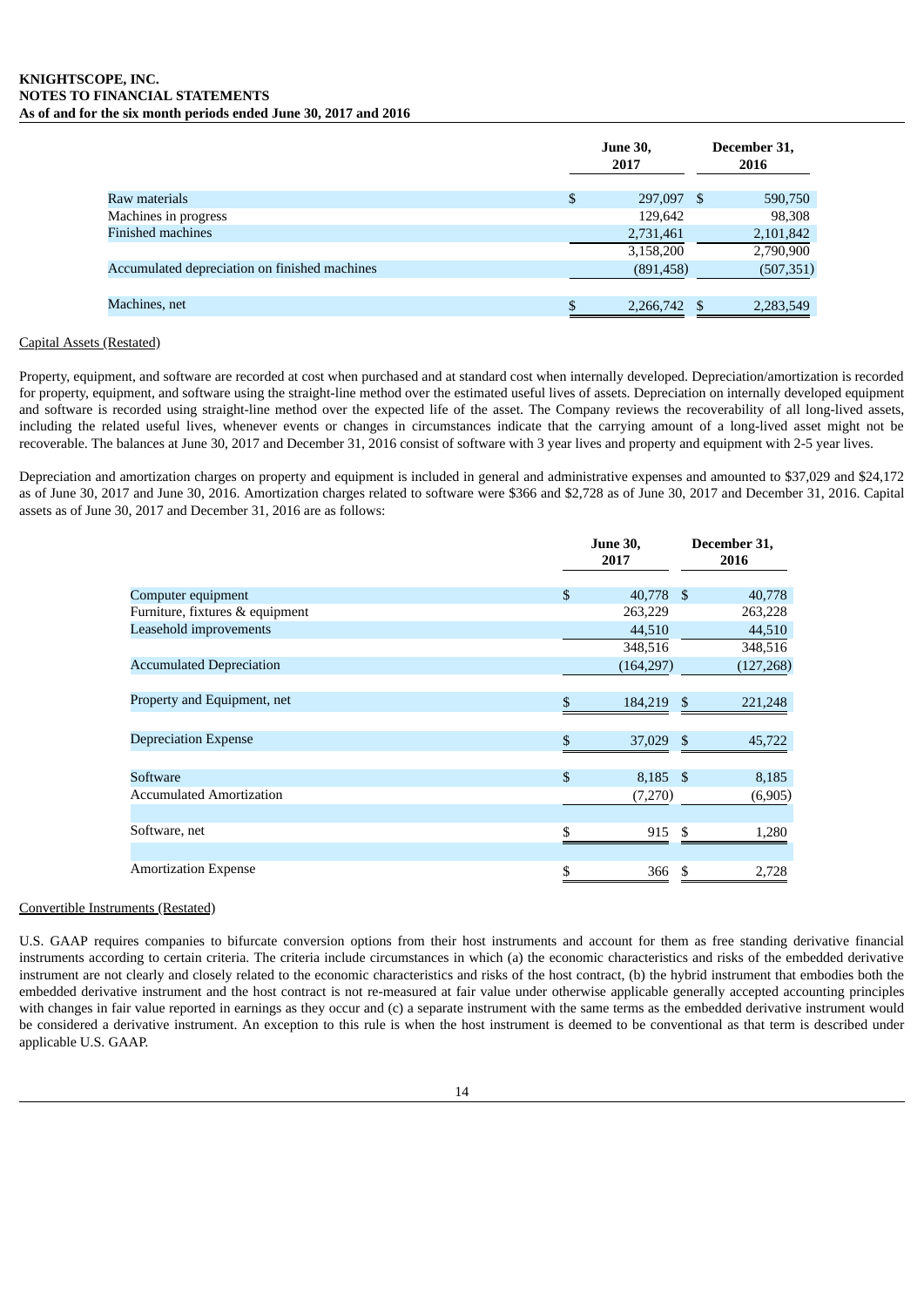# **KNIGHTSCOPE, INC. NOTES TO FINANCIAL STATEMENTS As of and for the six month periods ended June 30, 2017 and 2016**

When the Company has determined that the embedded conversion options should not be bifurcated from their host instruments, the Company records, when necessary, discounts to convertible notes for the intrinsic value of conversion options embedded in debt instruments based upon the differences between the fair value of the underlying common stock at the commitment date of the note transaction and the effective conversion price embedded in the note. Debt discounts under these arrangements are amortized over the term of the related debt to their stated date of redemption. The Company also records, when necessary, deemed dividends for the intrinsic value of conversion options embedded in preferred shares based upon the differences between the fair value of the underlying common stock at the commitment date of the transaction and the effective conversion price embedded in the preferred shares.

## Revenue Recognition

The Company's revenues consist of the rental of proprietary autonomous data machines along with access to the browser-based interface Knightscope Security Operations Center (KSOC) for periods of generally 1 year. These arrangements are classified as leases for revenue recognition purposes and are evaluated for classification as an operating or sales-type lease. Currently, all customer arrangements qualify as operating leases and therefore revenue is recognized ratably over the contract life once persuasive evidence of an arrangement exists, the services have been rendered to customers, the pricing is fixed or determinable and collection is reasonably assured. The Company bills for the use of its robots on a monthly basis. The costs of the machines are depreciated to costs of revenue over the estimated useful life of the machines, which the Company has estimated at three to four years.

As of June 30, 2017, the minimum future rentals on noncancelable operating leases was as follows:

| Year ending December 31:     |              |         |
|------------------------------|--------------|---------|
| 2017                         |              | 482,774 |
| 2018                         |              |         |
| Later years                  |              |         |
| Total minimum future rentals | $\mathbf{S}$ | 482,774 |

As of December 31, 2016, the minimum future rentals on noncancelable operating leases was as follows:

| Year ending December 31:     |               |         |
|------------------------------|---------------|---------|
| 2017                         | - \$          | 127,497 |
| Later years                  |               |         |
| Total minimum future rentals | $\mathcal{S}$ | 127,497 |

#### Stock-Based Compensation

The Company accounts for stock-based compensation in accordance with ASC 718, *Compensation - Stock Compensation* . Under the fair value recognition provisions of ASC 718, stock-based compensation cost is measured at the grant date based on the fair value of the award and is recognized as expense ratably over the requisite service period, which is generally the option vesting period. The Company uses the Black-Scholes option pricing model to determine the fair value of stock options.

# Deferred Offering Costs

The Company complies with the requirements of FASB ASC 340-10-S99-1 with regards to offering costs. Prior to the completion of an offering, offering costs are capitalized. The deferred offering costs are charged to stockholders' equity upon the completion of an offering or to expense if the offering is not completed.

#### Research & development costs

Research and development costs are expensed as incurred.

#### Income Taxes

The Company uses the liability method of accounting for income taxes as set forth in ASC 740, *Income Taxes*. Under the liability method, deferred taxes are determined based on the temporary differences between the financial statement and tax basis of assets and liabilities using tax rates expected to be in effect during the years in which the basis differences reverse. A valuation allowance is recorded when it is unlikely that the deferred tax assets will not be realized. We assess our income tax positions and record tax benefits for all years subject to examination based upon our evaluation of the facts, circumstances and information available at the reporting date. In accordance with ASC 740-10, for those tax positions where there is a greater than 50% likelihood that a tax benefit will be sustained, our policy will be to record the largest amount of tax benefit that is more likely than not to be realized upon ultimate settlement with a taxing authority that has full knowledge of all relevant information. For those income tax positions where there is less than 50% likelihood that a tax benefit will be sustained, no tax benefit will be recognized in the financial statements.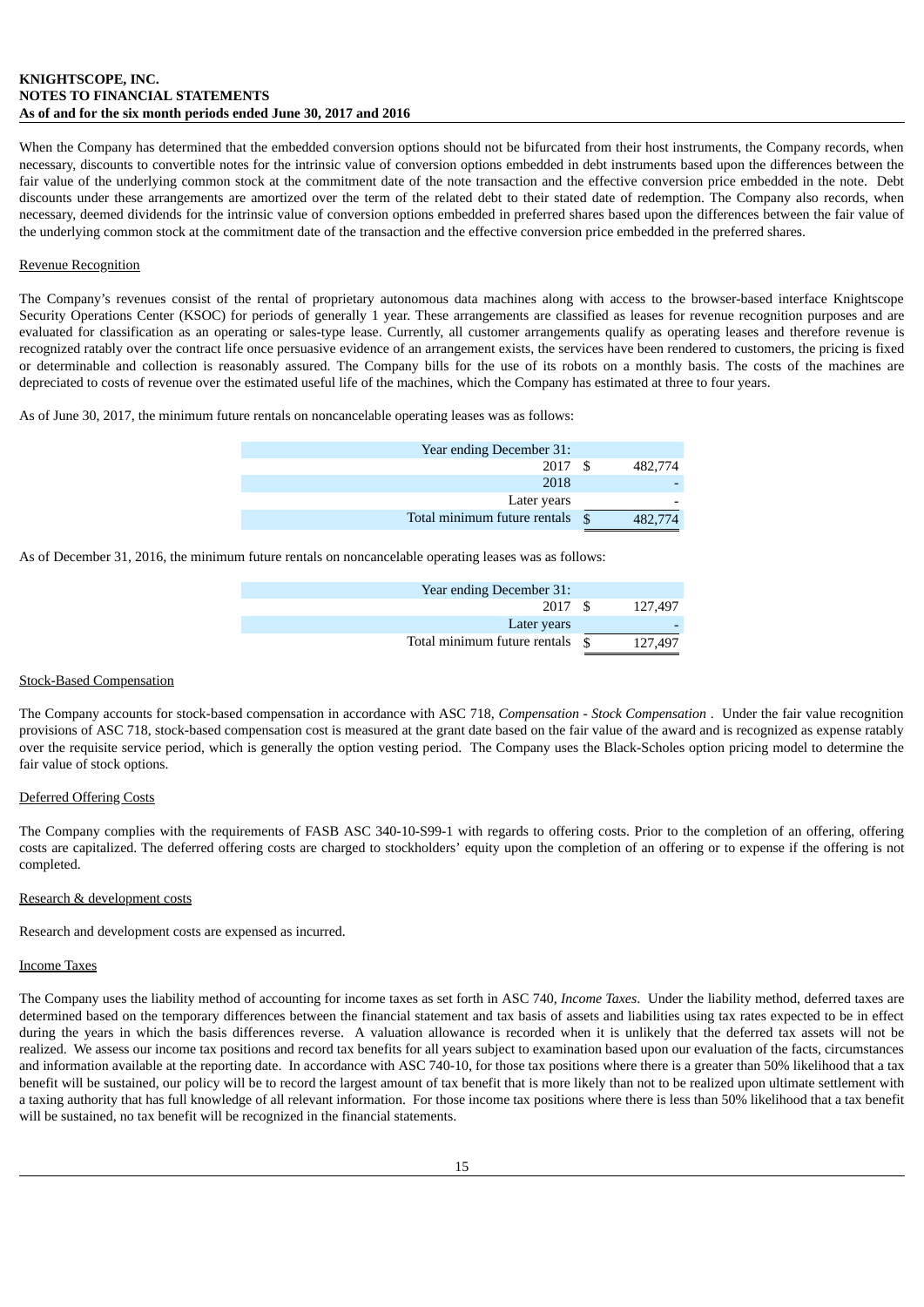#### Net Earnings or Loss per Share

Net earnings or loss per share is computed by dividing net income or loss by the weighted-average number of common shares outstanding during the period, excluding shares subject to redemption or forfeiture. The Company presents basic and diluted net earnings or loss per share. Diluted net earnings or loss per share reflect the actual weighted average of common shares issued and outstanding during the period, adjusted for potentially dilutive securities outstanding. Potentially dilutive securities are excluded from the computation of the diluted net earnings or loss per share if their inclusion would be anti-dilutive.

As all potentially dilutive securities are anti-dilutive as of June 30, 2017 and June 30, 2016, diluted net loss per share is the same as basic net loss per share for each year.

# **NOTE 4: STOCKHOLDERS' EQUITY**

The Company has authorized 62,162,306 shares of \$0.001 par value common stock, with common stock designated as 35,288,893 shares of Class A Common Stock and 26,873,413 shares of Class B Common Stock, 20,568,861 shares of \$0.001 par value preferred stock, with preferred stock designated as 8,952,809 shares of Series A Preferred Stock, 4,949,386 shares of Series B Preferred Stock, and 6,666,666 shares of Series m Preferred Stock.

The preferred stockholders have certain dividend preferences over common stockholders, including a non-cumulative dividend rate of \$0.0536, \$0.1224 and \$0.1800 per share for Series A, Series B and Series m preferred stock, respectively. The preferred stock is subject to an optional conversion right, where the Series A and Series B are convertible into fully paid and non-assessable shares of Class A Common Stock and Class B Common Stock, respectively, at a 1:1 rate, with certain dilution protections. The preferred stockholders are entitled to a liquidation preference over common stockholders in the amount of \$0.8932, \$2.0401 and \$3.00 per share for Series A preferred stock, Series B preferred stock and Series m preferred stock, respectively. The liquidation preferences totaled \$23,465,880 and \$17,475,424 as of June 30, 2017 and December 31, 2016, respectively. Preferred stockholders vote along with common stockholders on an as converted basis.

#### Common Stock

As of June 30, 2017 and December 31, 2016, 10,179,000 shares of common stock were issued and outstanding. Pursuant to the amended and restated articles of incorporation filed in December 2016, all outstanding shares of common stock were converted to Class B Common Stock. The Company has reserved 4,748,814 shares of its common stock pursuant to the 2016 Equity Incentive Plan as of June 30, 2017 and December 31, 2016.

### Convertible Preferred Stock

As of June 30, 2017 and December 31, 2016, 8,936,015 shares of Series A preferred stock were issued and outstanding. As of June 30, 2017, and December 31, 2016 4,653,583 of Series B preferred stock were issued and outstanding. As of June 30, 2017, and December 31, 2016 1,996,819 and 0 shares, respectively of Series m preferred stock were issued and outstanding.

The Company issued its Series B Preferred Stock during 2016 resulting in the issuance of 1,639,024 shares of Series B preferred stock at an issuance price of \$2.0401 per share. These issuances provided cash proceeds of \$2,667,321 as of June 30, 2017. As discussed in Note 5, convertible notes payable were converted to preferred stock in October 2016, resulting in the issuance of 331,578 shares of Series B preferred stock included in outstanding shares as of June 30, 2017 and December 31, 2016, relieving principal and accrued interest of \$574,966 on the convertible notes payable.

Effective December 23, 2016, the Company was qualified by the Securities and Exchange Commission to offer up to 6,666,666 shares of its Preferred Stock (referred to as Series m Preferred) to accredited and non-accredited investors in a Regulation A offering. The Company issued its Series m Preferred Stock during 2017 resulting in the issuance of 1,996,819 shares of Series m preferred stock at an issuance price of \$3.00 per share. These issuances provided cash proceeds of \$5,990,457 as of June 30, 2017.

### **NOTE 5: FINANCING ARRANGEMENTS**

#### Term Loan

In April 2015, the Company entered a term loan agreement which allows for individual term loans of up to \$1,250,000 (or \$3,000,000 if and once a milestone of the Company receiving cash proceeds of at least \$10,000,000 for the sale of its capital stock in an equity financing from investors deemed acceptable by the bank) until December 31, 2015. Each term loan calls for 18 monthly payments of equal principal plus accrued interest which would fully amortize the term loan. Outstanding borrowings under the term loan agreement bear interest at 1.75% above the prime rate per annum (5.25% at December 31, 2015). Only one term loan in the amount of \$600,000 was utilized by the Company. As of June 30, 2017, and December 31, 2016, no principal remained outstanding on the term loan. The term loan matured in October 2016 and 44,500 common stock warrants were issued in conjunction with this note agreement, as discussed in Note 6.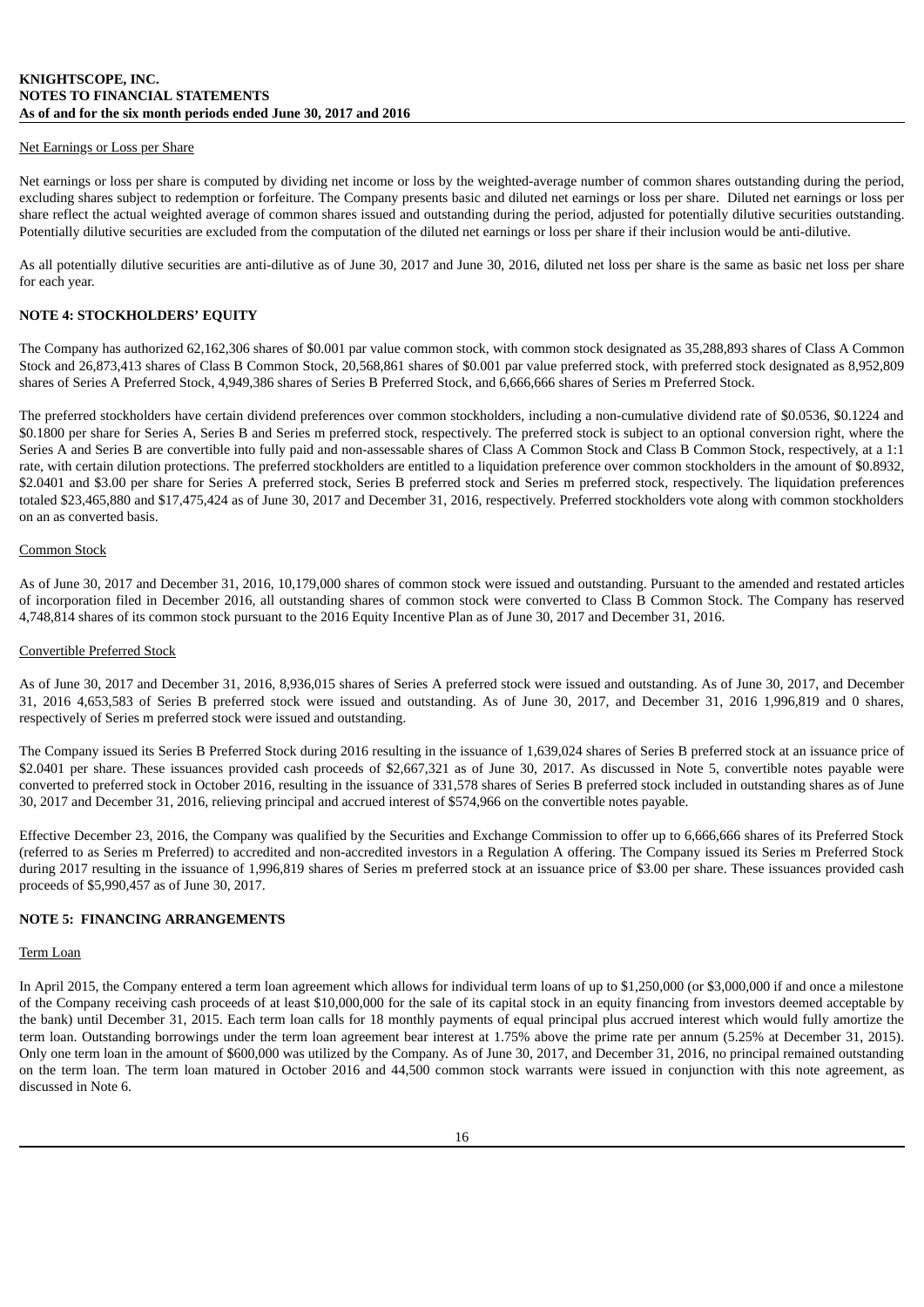## Loan Payable

In April 2016, the Company entered into a financing agreement for the purchase of a vehicle. Monthly payments of principal plus accrued interest are due through the term of the agreement, ending March 2019. The outstanding balance on the financing agreement bears interest of 3.54%. As of June 30, 2017 and December 31, 2016, \$28,864 and \$36,059, respectively of principal remained outstanding on the financing agreement.

### Venture Debt

In November 2016, the Company entered into a venture debt agreement for \$1,100,000 collateralized by all assets of the Company. Monthly payments of interest only are due in advance for the first six months, then principal and interest payments of \$42,714 are due monthly for thirty months until maturity. Outstanding borrowings under the term loan agreement bear interest at 8.5% above the prime rate per annum (12.75% and 12.25% at June 30, 2017 and December 31, 2016, respectively). 53,918 Series B warrants were issued in conjunction with this note agreement, as discussed in Note 6.

The following are the minimum debt obligations on the Company's financing agreement's principal:

| <b>June 30,</b> | <b>Debt Obligations</b> |  |
|-----------------|-------------------------|--|
|                 |                         |  |
| 2017            | 164,188                 |  |
| 2018            | 429.941                 |  |
| 2019            | 442,458                 |  |
|                 | 1,036,587               |  |

#### Convertible Notes Payable - 2015 issuances

Between May and September 2015, the Company issued ten convertible promissory notes for total principal of \$540,000. The notes are subject to automatic conversion upon a qualified equity financing in excess of \$10,000,000, or if a qualified equity financing does not occur, the notes automatically convert at maturity at a price per share determined by a \$50,000,000 valuation on the Company's fully diluted capitalization. The notes' conversion rate is a 15% discount to the lowest price in the triggering equity financing round. Interest accrues on the notes at the rate of 6% per annum. The notes mature on December 31, 2016, when all principal and accrued interest comes due.

In October 2016, all of these convertible notes were converted, inclusive of accrued and unpaid interest of \$34,966, based upon the conversion terms and the occurrence of a qualifying equity transaction, resulting in the issuance of 331,578 shares of Series B preferred stock and a conversion price of \$1.73 per share based on a 15% discount under the notes' terms. After this conversion event, none of these convertible notes payable or related accrued interest payable remained outstanding.

Company determined that these notes contained rights and obligations for conversion contingent upon a potential future financing event. In accordance with FASB ASC 815, these rights are considered an embedded derivative that was bifurcated from the face value of the note and recorded at fair value as a liability, offset by a debt discount. The debt discount was amortized to interest expense. The liability was extinguished upon conversion.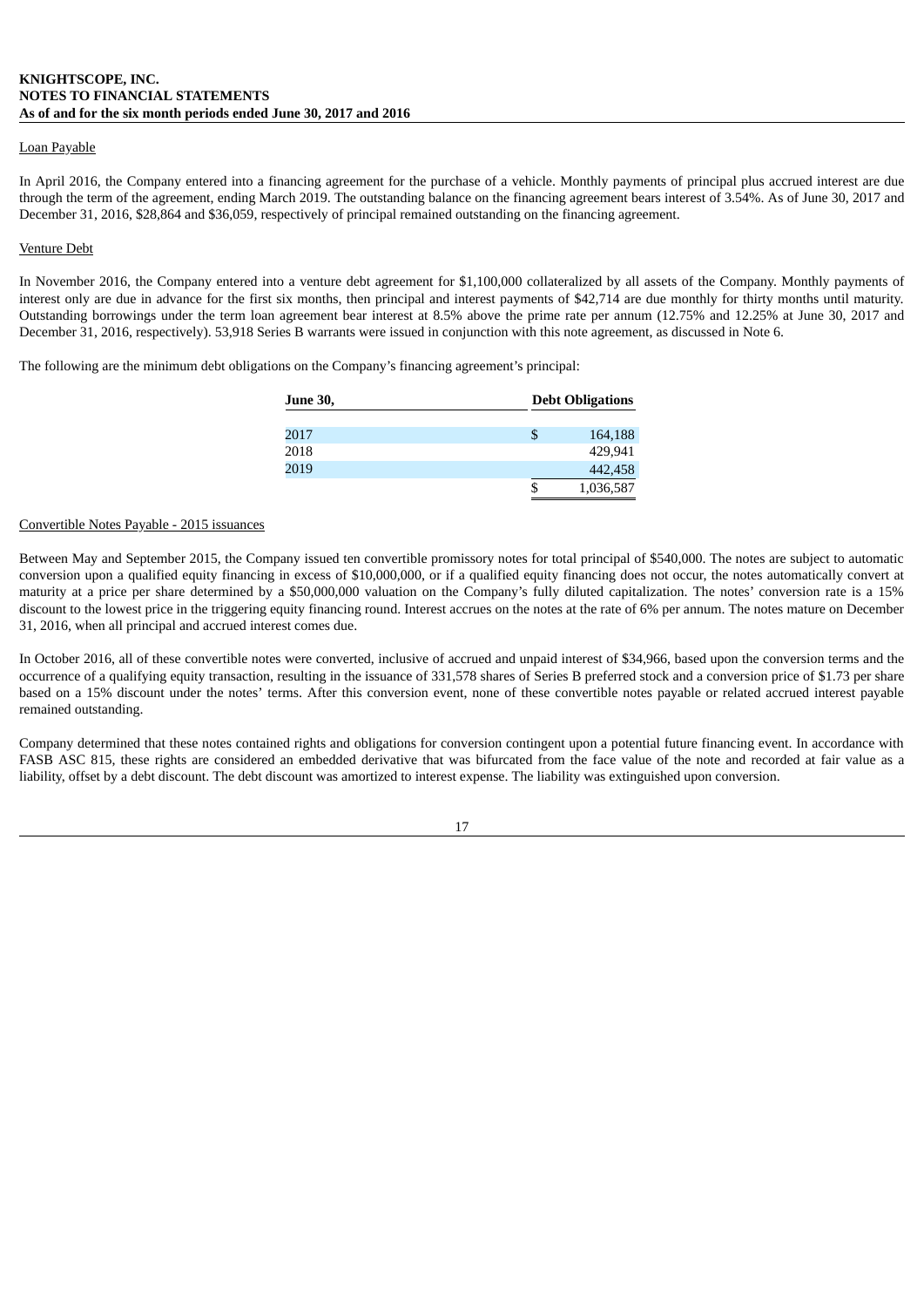# **NOTE 6: SHARE-BASED PAYMENTS**

#### **Warrants**

On April 10, 2015, the Company issued 44,500 warrants to purchase shares of common stock in connection with the Term Loan Agreement (see Note 5 - Financing Arrangements). The exercise price for the common stock warrants is \$0.25 per share. The Company determined the fair value of these warrants under a Black-Scholes calculation was de minimus and therefore did not record an adjustment to additional paid-in capital for the value of the warrants. The warrants expire in April 2025 and are subject to automatic conversion if the fair value of the Company's stock exceeds the exercise price as of the expiration date.

On November 7, 2016, the Company issued 53,918 warrants to purchase shares of series B preferred stock in connection with the Venture Debt Agreement (see Note 5 - Financing Arrangements). The exercise price for the Series B Preferred Stock warrants is the lower of (1) the lowest price per share paid by new cash investors in the next round of financing, (2) the initial offering price per share to the public in the Company's Qualified IPO, (3) the Reg A Price, or (4) \$2.0401 per share. The Company determined the fair value of these warrants under a Black-Scholes calculation. The fair-value of Series B warrants of \$70,742 was recorded as discounts to the underlying venture debt at the execution date of the venture debt resulting in the recognition of interest expense in the amount of \$11,790 for the period ended June 30, 2017. The warrants expire in November 2026 or two years following qualifying events and are subject to automatic conversion if the fair value of the Company's stock exceeds the exercise price as of the expiration date. In lieu of exercising Series B Preferred Stock warrants, if the fair market value of one share is greater than the exercise price (at the date of calculation), the warrants may be exchanged for a number of Series B Preferred Stock shares.

# Stock Plan

The Company has adopted the 2016 Equity Incentive Plan, (the "2016 Plan"), which replaces the 2014 Equity Incentive Plan (the "2014 Plan") and provides for the grant of shares of stock options, stock appreciation rights, and stock awards (performance shares) to employees, non-employee directors, and nonemployee consultants. Upon termination of the 2014 Plan all shares granted revert to the 2016 Plan. Under the 2016 Plan, the number of shares authorized was 4,748,814 shares as of June 30, 2017 and December 31, 2016. The option exercise price generally may not be less than the underlying stock's fair market value at the date of the grant and generally have a term of ten years. The amounts granted each calendar year to an employee or non-employee is limited depending on the type of award. Stock options comprise all of the awards granted since the Plan's inception. Shares available for grant under the 2016 Plan amounted to 2,071,799 and 2,055,014 as of June 30, 2017 and December 31, 2016, respectively.

Vesting generally occurs over a period of immediately to four years.

The Company measures employee stock-based awards at grant-date fair value and recognizes employee compensation expense on a straight-line basis over the vesting period of the award. Determining the appropriate fair value of stock-based awards requires the input of subjective assumptions, including the fair value of the Company's common stock, and for stock options, the expected life of the option, and expected stock price volatility. The Company used the Black-Scholes option pricing model to value its stock option awards. The assumptions used in calculating the fair value of stock-based awards represent management's best estimates and involve inherent uncertainties and the application of management's judgment. As a result, if factors change and management uses different assumptions, stock-based compensation expense could be materially different for future awards.

The expected life of stock options was estimated using the "simplified method," which is the midpoint between the vesting start date and the end of the contractual term, as the Company has limited historical information to develop reasonable expectations about future exercise patterns and employment duration for its stock options grants. The simplified method is based on the average of the vesting tranches and the contractual life of each grant. For stock price volatility, the Company uses comparable public companies as a basis for its expected volatility to calculate the fair value of options grants. The risk-free interest rate is based on U.S. Treasury notes with a term approximating the expected life of the option. The estimation of the number of stock awards that will ultimately vest requires judgment, and to the extent actual results or updated estimates differ from the Company's current estimates, such amounts are recognized as an adjustment in the period in which estimates are revised. The assumptions utilized for option grants during the periods ended June 30, 2016 and 2015 are as follows:

|                                | <b>June 30,</b><br>2017 | December 31,<br>2016 |
|--------------------------------|-------------------------|----------------------|
| <b>Risk Free Interest Rate</b> | 1.14%-1.73%             | 1.14%-1.73%          |
| <b>Expected Dividend Yield</b> | $0.00\%$                | $0.00\%$             |
| <b>Expected Volatility</b>     | 53.00%                  | 53.00%               |
| Expected Life (years)          | 5.00                    | 5.00                 |
| Fair Value per Stock Option    | 0.26                    | 0.26                 |

Stock-based compensation expense of \$55,786 and \$22,941 was recognized under FASB ASC 718 for the period ended June 30, 2017 and 2016, respectively.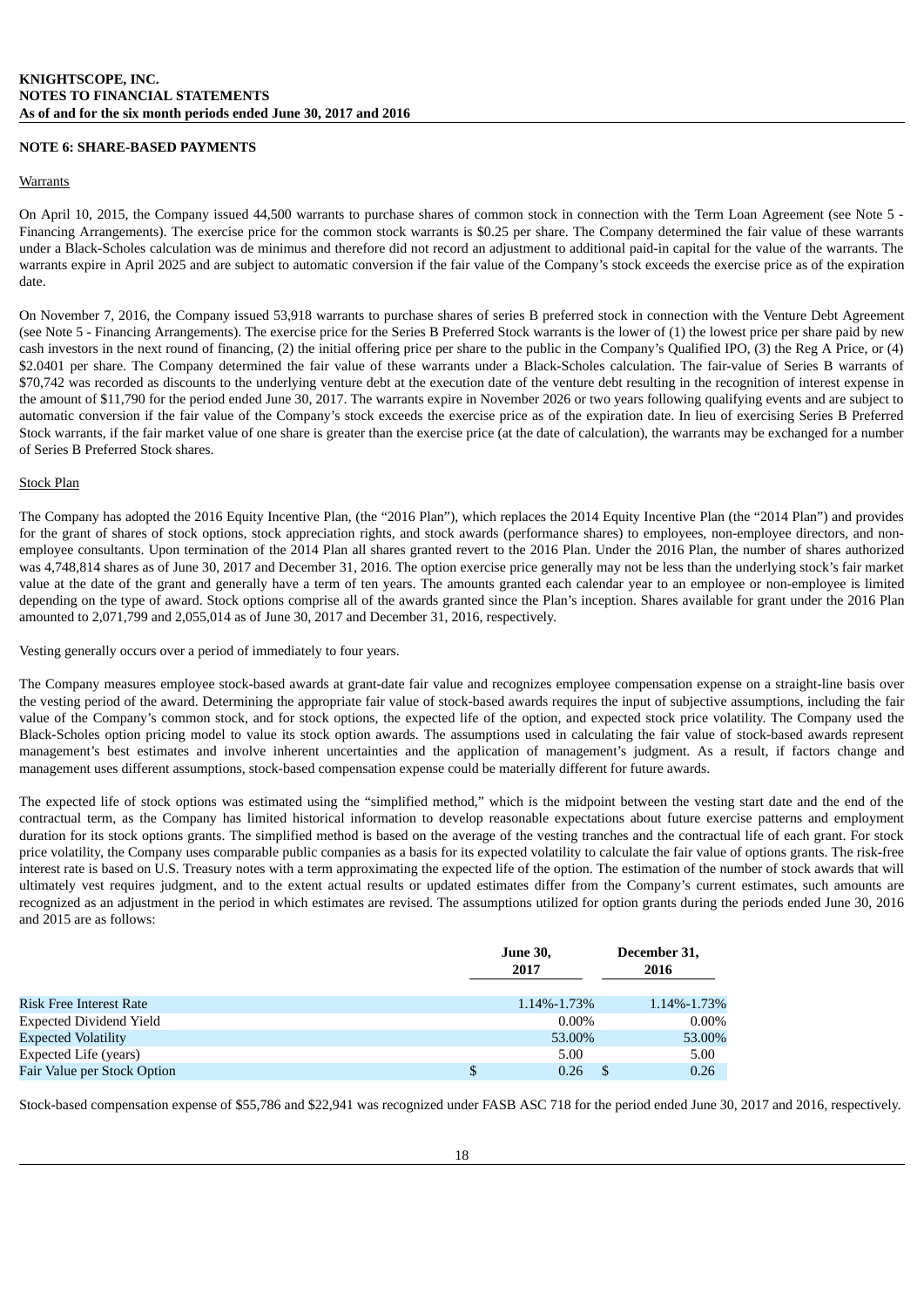## **NOTE 7: LEASE OBLIGATIONS**

Effective March 2014, the Company entered into a lease agreement for manufacturing space. The lease term commenced April 1, 2014 and expires on March 31, 2017. Monthly lease obligations under the agreement are base rent starting at \$5,800 per month plus 33% of common area operating costs, subject to actual expenses. The base rent is contractually escalated to \$6,000 per month beginning April 1, 2015 and to \$6,200 per month beginning April 1, 2016.

Effective July 2015, the Company entered into a lease agreement for additional space. The lease term commenced July 8, 2015 and expires on July 7, 2018. Monthly lease obligations under the agreement are base rent starting at \$8,250. The base rent is contractually escalated to \$9,735 per month beginning January 1, 2016 and to \$9,900 per month beginning January 1, 2017.

Effective May 2016, the Company entered into a lease agreement for additional space. The lease term commenced June 1, 2016 and expires on June 30, 2018. Monthly lease obligations under the agreement are base rent starting at \$18,250. The base rent is contractually escalated to \$23,640 per month beginning May 1, 2017 and to \$24,300 per month beginning May 1, 2018.

Effective April 2017, the Company entered into a lease agreement for manufacturing space. The lease term commenced April 1, 2017 and expires on August 31, 2018. Monthly lease obligations under the agreement are \$14,420 per month plus 33% of common area operating costs, subject to actual expenses.

The following are the minimum future lease obligations on the Company's lease agreements as of June 30, 2017:

| 2017 | 287,760 |
|------|---------|
| 2018 | 291.720 |
| 2019 | 28,840  |

#### **NOTE 8: CONTINGENCIES**

The Company may be subject to pending legal proceedings and regulatory actions in the ordinary course of business, however no such claims have been identified as of June 30, 2017.

#### **NOTE 9: RECENT ACCOUNTING PRONOUNCEMENTS**

With the exception of the below recent accounting pronouncements, Management does not believe that any other recently issued, but not yet effective, accounting standards could have a material effect on the accompanying financial statements. As new accounting pronouncements are issued, the Company will adopt those that are applicable under the circumstances.

In May 2014, the FASB issued ASU No. 2014-09, Revenue from Contracts with Customers (Topic 606). This standard provides a single set of guidelines for revenue recognition to be used across all industries and requires additional disclosures. ASU No. 2014-09 is effective for the Company in the first quarter of fiscal year 2019 using either of two methods: (i) retrospective to each prior reporting period presented with the option to elect certain practical expedients as defined within ASU No. 2014-09; or (ii) retrospective with the cumulative effect of initially applying ASU No. 2014-09 recognized at the date of initial application and providing certain additional disclosures as defined per ASU No. 2014-09. Early adoption in the first quarter of fiscal year 2018 is permitted. The Company is currently evaluating the potential impact of this standard on its financial position and results of operations, as well as its selected transition method.

In February 2016, the FASB issued ASU 2016-02, Leases (Topic 842), which supersedes the lease accounting requirements in Topic 840. ASU 2016-02 requires a dual approach for lessee accounting under which a lessee would account for leases as finance leases or operating leases. Both finance leases and operating leases will result in the lessee recognizing a right-of use asset and a corresponding lease liability. For finance leases, the lessee would recognize interest expense and amortization of the right-of-use asset, and for operating leases, the lessee would recognize a straight-line total lease expense. The guidance also requires qualitative and specific quantitative disclosures to supplement the amounts recorded in the financial statements so that users can understand more about the nature of an entity's leasing activities, including significant judgments and changes in judgments. This guidance is effective beginning in the first quarter of fiscal year 2020 on a modified retrospective approach. The Company is currently evaluating the potential impact of this standard on its consolidated financial statements.

# **NOTE 10: SUBSEQUENT EVENTS**

#### Management's Evaluation

Management has evaluated subsequent events through October 6, 2017. Based on this evaluation, no material events were identified which require adjustment or disclosure in these financial statements.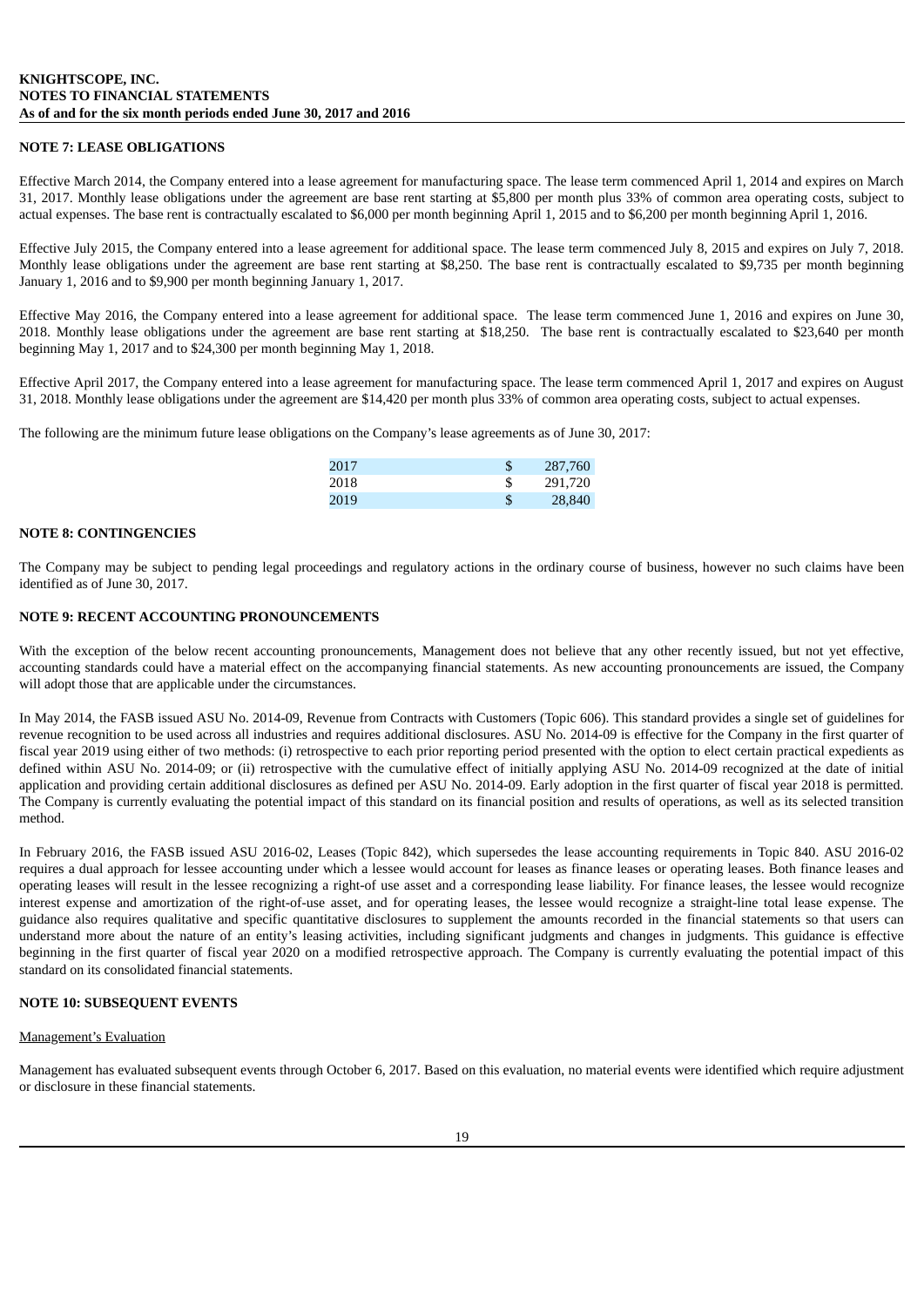# **Item 4. Exhibits**

The documents listed in the Exhibit Index of this report are incorporated by reference or are filed with this report, in each case as indicated below.

| <b>Exhibit Number</b> | <b>Description</b>                                                                       |
|-----------------------|------------------------------------------------------------------------------------------|
| 2.1                   | Amended and Restated Certificate of Incorporation (1)                                    |
| 2.2                   | Bylaws (2)                                                                               |
| 4.1                   | Form of Subscription Agreement (3)                                                       |
| 6.1                   | 2014 Equity Incentive Plan (4)                                                           |
| 6.2                   | 2016 Equity Incentive Plan (5)                                                           |
| 6.3                   | Loan and Security Agreement, Dated November 7, 2016 (6)                                  |
| 6.4                   | Lease Agreement dated April 1, 2017 between Terra Bella Partners LLC and the Company (7) |

(1) Filed as an exhibit to the Knightscope, Inc. Regulation A Offering Statement on Form 1-A (Commission File No. 024-10633) and incorporated herein by reference. Available at, [https://www.sec.gov/Archives/edgar/data/1600983/000114420416140697/v455495\\_ex2-1.htm](http://www.sec.gov/Archives/edgar/data/1600983/000114420416140697/v455495_ex2-1.htm) (2) .Filed as an exhibit to the Knightscope, Inc. Regulation A Offering Statement on Form 1-A (Commission File No. 024-10633) and incorporated herein by reference. Available at, [https://www.sec.gov/Archives/edgar/data/1600983/000114420416138424/v454344\\_ex2-2.htm](http://www.sec.gov/Archives/edgar/data/1600983/000114420416138424/v454344_ex2-2.htm) (3) Filed as an exhibit to the Knightscope, Inc. Regulation A Offering Statement on Form 1-A (Commission File No. 024-10633) and incorporated herein by reference. Available at, [https://www.sec.gov/Archives/edgar/data/1600983/000114420416138424/v454344\\_ex4.htm](http://www.sec.gov/Archives/edgar/data/1600983/000114420416138424/v454344_ex4.htm) (4) Filed as an exhibit to the Knightscope, Inc. Regulation A Offering Statement on Form 1-A (Commission File No. 024-10633) and incorporated herein by reference. Available at, [https://www.sec.gov/Archives/edgar/data/1600983/000114420416138424/v454344\\_ex6-1.htm](http://www.sec.gov/Archives/edgar/data/1600983/000114420416138424/v454344_ex6-1.htm) (5) Filed as an exhibit to the Knightscope, Inc. Regulation A Offering Statement on Form 1-A (Commission File No. 024-10633) and incorporated herein by reference. Available at, [https://www.sec.gov/Archives/edgar/data/1600983/000114420416138424/v454344\\_ex6-2.htm](http://www.sec.gov/Archives/edgar/data/1600983/000114420416138424/v454344_ex6-2.htm) (6) Filed as an exhibit to the Knightscope, Inc. Regulation A Offering Statement on Form 1-A (Commission File No. 024-10633) and incorporated herein by reference. Available at, [https://www.sec.gov/Archives/edgar/data/1600983/000114420416138424/v454344\\_ex6-3.htm](http://www.sec.gov/Archives/edgar/data/1600983/000114420416138424/v454344_ex6-3.htm) (7) Filed as an exhibit to the Knightscope, Inc. Semi-Annual Report on Form 1-SA for the period ended June 30, 2017 and incorporated herein by reference. Available at, [https://www.sec.gov/Archives/edgar/data/1600983/000114420417050495/v476142\\_ex6-4.htm](http://www.sec.gov/Archives/edgar/data/1600983/000114420417050495/v476142_ex6-4.htm)